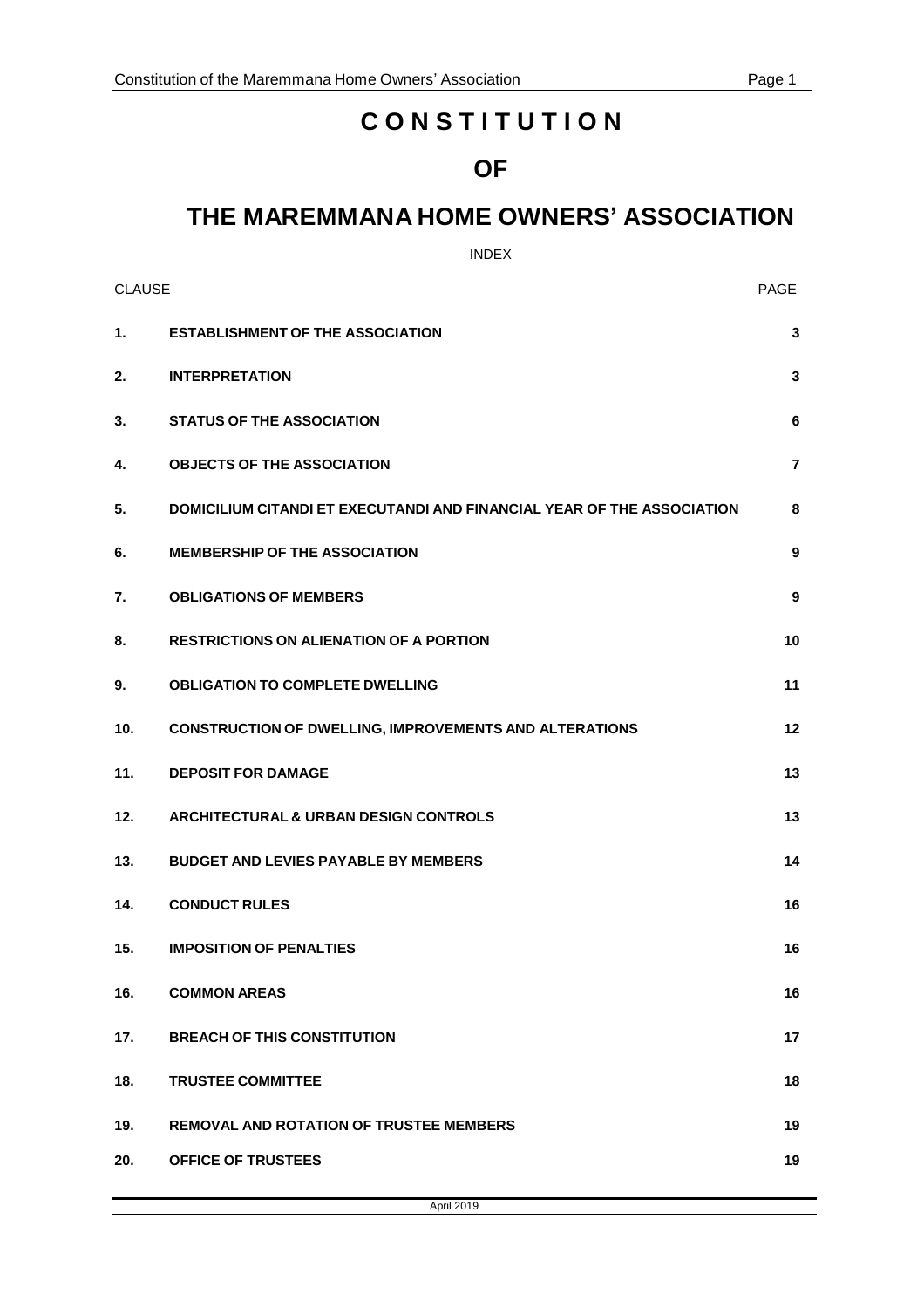| Constitution of the Maremmana Home Owners' Association |                                                       | Page 2 |
|--------------------------------------------------------|-------------------------------------------------------|--------|
| 21.                                                    | <b>POWERS OF THE ASSOCIATION</b>                      | 20     |
| 22.                                                    | <b>FUNCTIONS AND POWERS OF THE TRUSTEE COMMITTEE</b>  | 21     |
| 23.                                                    | PROCEEDINGS OT THE TRUSTEE COMMITTEE                  | 22     |
| 24.                                                    | <b>GENERAL MEETINGS OF THE ASSOCIATION</b>            | 23     |
| 25.                                                    | <b>NOTICE OF MEETINGS OF THE ASSOCIATION</b>          | 23     |
| 26.                                                    | <b>QUORUM FOR GENERAL MEETINGS</b>                    | 24     |
| 27.                                                    | <b>AGENDA AT GENERAL MEETINGS</b>                     | 24     |
| 28.                                                    | PROCEDURE AT GENERAL MEETINGS                         | 25     |
| 29.                                                    | <b>PROXIES FOR GENERAL MEETINGS</b>                   | 25     |
| 30.                                                    | <b>VOTING AT GENERAL MEETINGS</b>                     | 26     |
| 31.                                                    | <b>SPECIAL RESOLUTION</b>                             | 27     |
| 32.                                                    | <b>MINUTES OF GENERAL MEETINGS</b>                    | 27     |
| 33.                                                    | <b>MANAGING AGENT AND OTHER PROFESSIONAL OFFICERS</b> | 28     |
| 34.                                                    | <b>ACCOUNTS OF THE ASSOCIATION</b>                    | 28     |
| 35.                                                    | <b>DEPOSIT AND INVESTMENT OF FUNDS</b>                | 29     |
| 36.                                                    | <b>AUDIT</b>                                          | 29     |
| 37.                                                    | <b>DOMICILIUM CITANDI ET EXECUTANDI OF MEMBERS</b>    | 29     |
| 38.                                                    | <b>SERVICE OF NOTICES</b>                             | 30     |
| 39.                                                    | <b>INDEMNITY OF THE TRUSTEES</b>                      | 30     |
| 40.                                                    | <b>DEFAMATION PRIVILEGE</b>                           | 31     |
| 41.                                                    | <b>ARBITRATION</b>                                    | 31     |
| 42.                                                    | <b>AMENDMENTS TO THE CONSTITUTION</b>                 | 32     |
| 43.                                                    | <b>STATUS OF DEVELOPER</b>                            | 33     |
| 44.                                                    | <b>VARIATIONS TO THE DEVELOPMENT</b>                  | 34     |
| 45.                                                    | <b>MARKETING AND SALES</b>                            | 34     |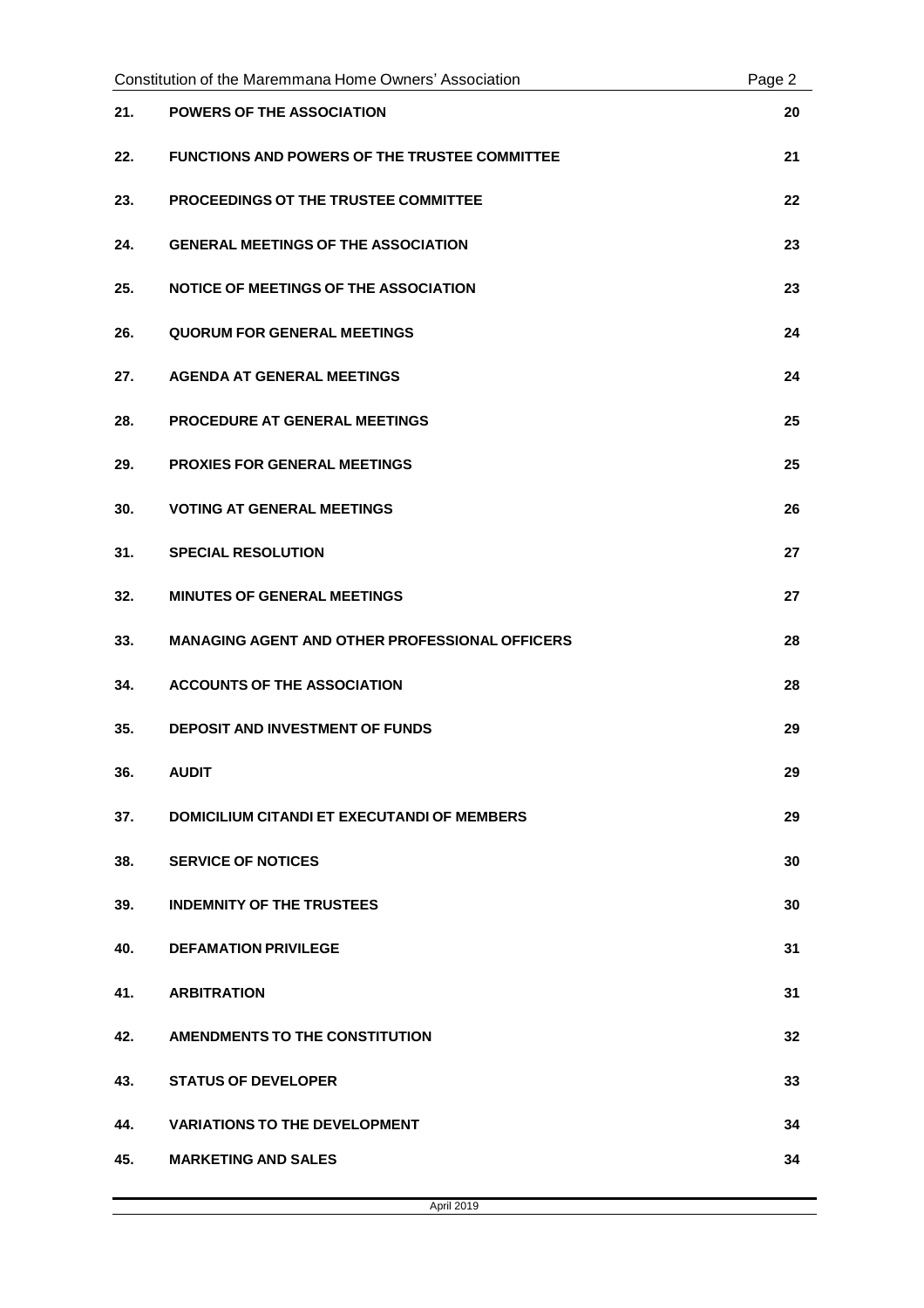#### **1. ESTABLISHMENT OF THE ASSOCIATION**

- 1.1 The Maremmana Home Owners' Association is constituted as a body corporate with its main object being the creation of an association of the owners of portions in the Maremmana Development, which will entitle the members to share in the use of and benefit from recreational facilities, security facilities, parking facilities, gardens, agricultural areas and other common areas and facilities on a common basis, to share the costs incurred in keeping, repairing and maintaining the common areas as a common expense and generally to regulate and control access to and the use of the common areas.
- 1.2 The Association shall come into existence simultaneously with the registration of transfer in the Deeds Office of the first portion in the subdivision of the land.
- 1.3 This Constitution shall come into force when the first portion in the development is registered in the Deeds Office.

#### **2. INTERPRETATION**

- 2.1 In this Constitution, the following words shall, unless the context otherwise indicates, have the meanings hereinafter assigned to them:
	- 2.1.1 **"alienate"** means to divest of ownership of any portion or part thereof, and includes alienation by way of sale, exchange, donation, deed, intestate or testate succession, cession, assignment, court order, insolvency or liquidation, prescription or expropriation, irrespective of whether such alienation is subject to a suspensive or resolution condition, and alienation shall have a corresponding meaning. The cession of a member's interest in a close corporation or change in the controlling interest in the shareholding of a company will constitute "alienation" for the purpose of this Constitution;
	- 2.1.2 **"Architectural & Urban Design Controls"** means the design manual to control all aspects of the design of all buildings improvements, and landscaping within the development as amended from time to time in terms of this Constitution;
	- 2.1.3 **"Association"** means the Maremmana Home Owners' Association;
	- 2.1.4 **"Association's architect"** means a professional architect registered with the South African Council for the Architectural Profession with a registered status of Professional Architect (Pr Arch) as may be appointed by the developer from time to time, or subsequent to the development period by the trustee committee;
	- 2.1.5 **"auditors"** means the auditors of the Association as may be appointed from time to time;
	- 2.1.6 **"budget"** means an itemised financial estimate of income and expenditure of the Association for the ensuing financial year;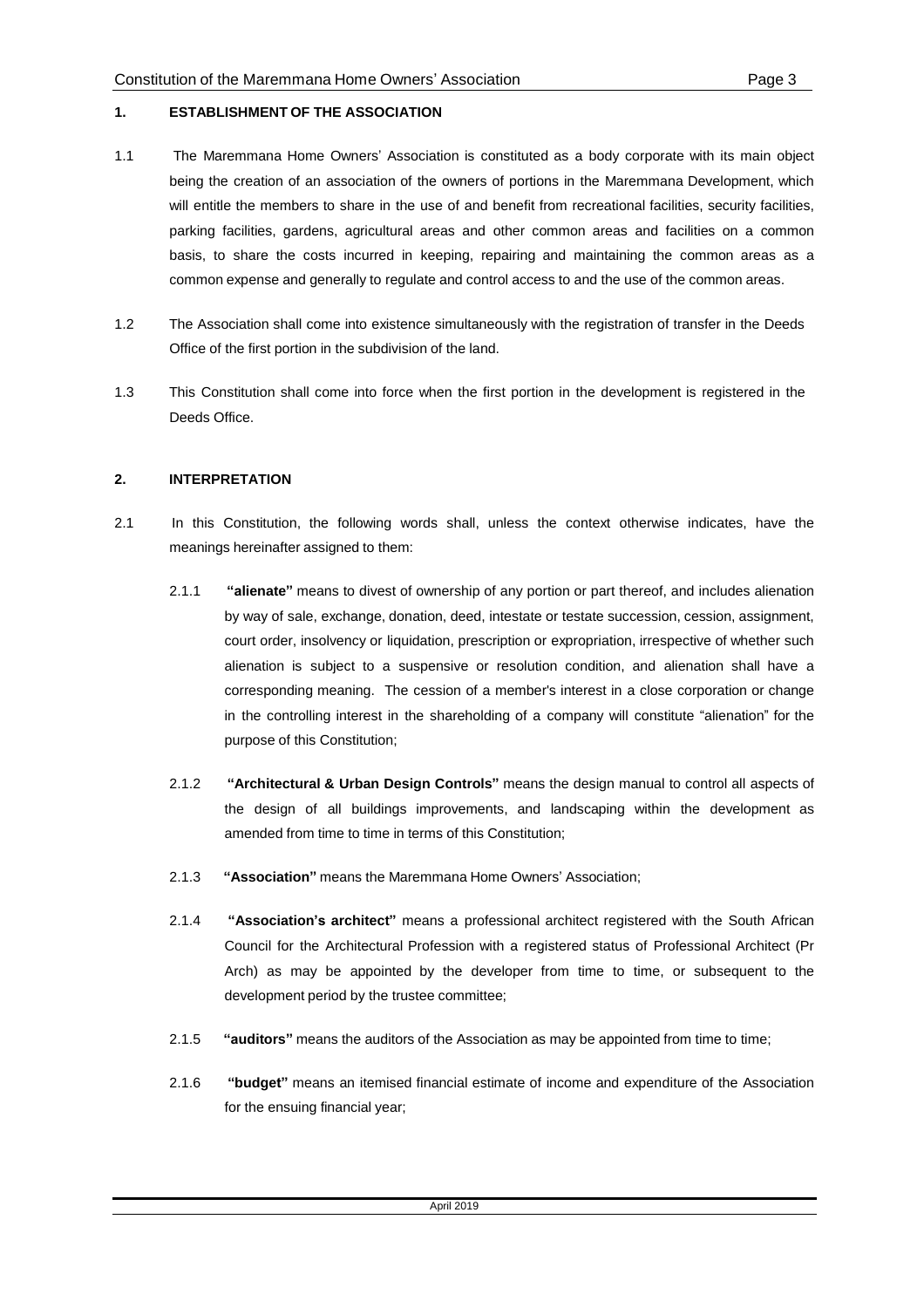- 2.1.7 **"Building Contractor's Code of Conduct Agreement"** means the agreement governing the conduct of building contractors in the development as contained in Annexure D hereto;
- 2.1.8 **"business day"** means weekdays other than Saturdays, Sundays and public holidays;
- 2.1.9 **"chairman"** means the chairman of the trustee committee;
- 2.1.10 **"common areas"** mean those parts of the land which are intended for general use and benefit of the members and are not subject to an exclusive right of use by a member and shall include but not be limited to private roads, visitors parking areas, private open space, conservation areas, security gate, security electrical fencing perimeter, and amenities within the development;
- 2.1.11 **"completion of the scheme"** means the date of transfer of the last portion of the land in the development from the developer to the relevant purchaser thereof;
- 2.1.12 **"Conduct Rules"** means the rules referred to in clause 14 of the Constitution and contained in Annexure B hereto;
- 2.1.13 **"Constitution"** means this document with the annexures thereto, as may be amended from time to time;
- 2.1.14 **"developer"** means Stratovest 117 (Proprietary) Limited Registration Number 2002/023831/07 and its successor/s in title or assigns;
- 2.1.15 **"development"** means the entire development known as Maremmana established on the land, which development may be varied by the developer in accordance with clause 44 of this Constitution;
- 2.1.16 **"development period"** means the period from the establishment of the Association until all the portions within the development have been transferred by the developer, or upon the developer notifying the trustee committee in writing, of termination of the development period, whichever occurs first;
- 2.1.17 **"dwelling"** means a building or place of residence constructed in accordance with the Architectural & Urban Design Controls;
- 2.1.18 **"Environmental Management Plan"** means the environmental management plan for the development as approved by the Provincial Authority;
- 2.1.19 **"exclusive use area"** means an area of 600 square metres in extent surrounding each portion as described in the Architectural & Urban Design Controls, which shall be for the exclusive use of the owner of the particular portion, to the exclusion of the other owners in the development;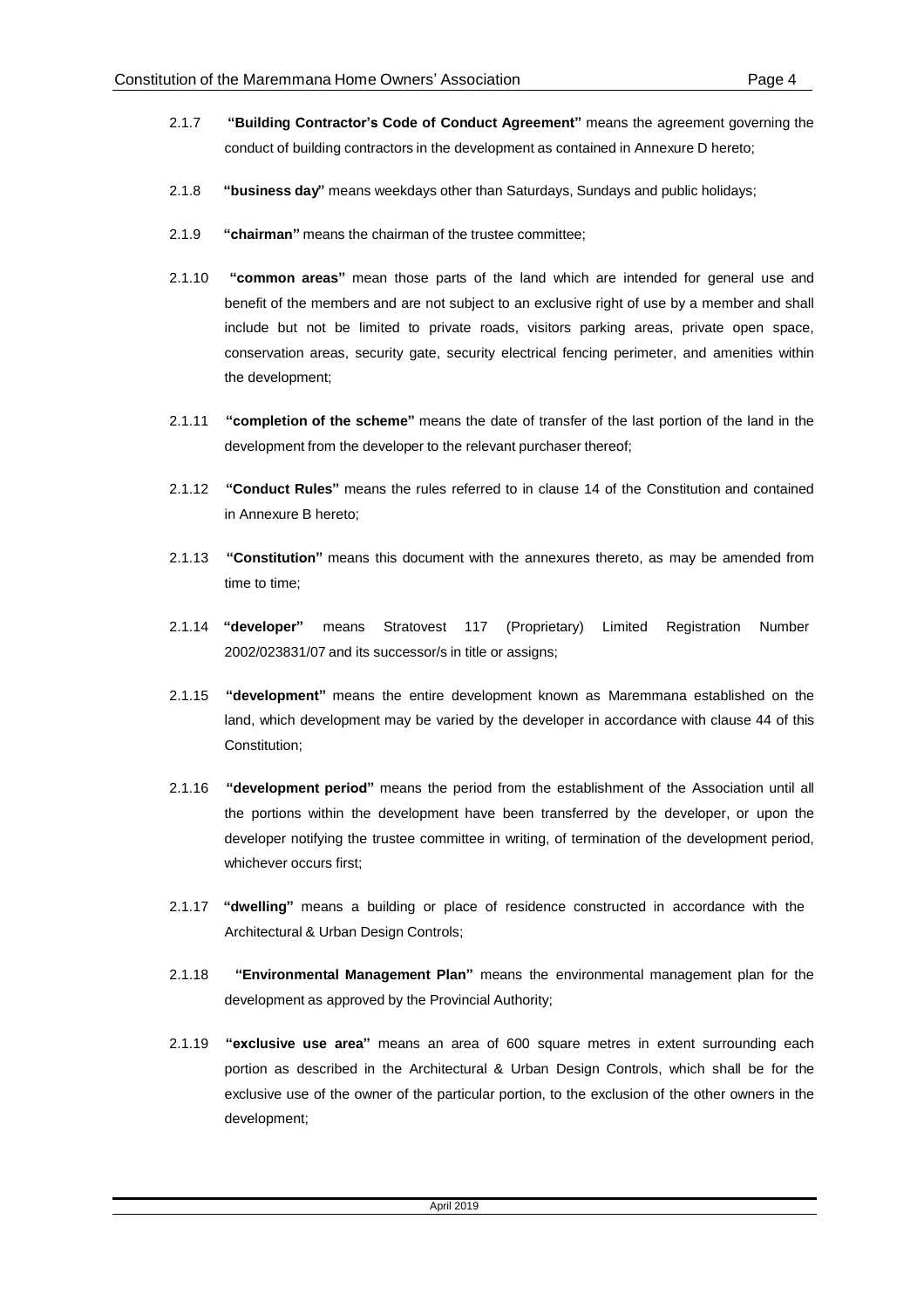- 
- 2.1.20 **"fund"** means a common fund for performing all functions of the Association to defray expenses and other financial obligations incurred by the Association;
- 2.1.21 **"general plan"** means the general plan in respect of the land as contained in Annexure A to this Constitution;
- 2.1.22 **"improvements"** mean any building or structure of whatsoever nature constructed or erected on a portion;
- 2.1.23 **"land"** means the subdivision or subdivisions of portion 5 (a portion of portion 4) of the Farm No 781, situate in the Theewaterskloof Municipality, Division of Caledon, Province of the Western Cape, to form portions 6 to 56 as appears from the General Plan and comprising the development.
- 2.1.24 **"levy"** means the levy due by a member to the Association in terms of clause 13 of this Constitution;
- 2.1.25 **"local authority"** means the Theewaterskloof Municipality and its successors in title;
- 2.1.26 **"managing agent"** means the managing agent appointed in terms of clause 33 of this Constitution;
- 2.1.27 **"member"** means a member of the Association;
- 2.1.28 **"month"** means a calendar month;
- 2.1.29 **"office"** means the *domicilium citandi et executandi* of the Association determined from time to time in terms of clause 5.1 of this Constitution;
- 2.1.30 **"owner"** means the registered owner of a portion within the development;
- 2.1.31 **"portions"** mean the portions of land in the development being portions 6 to 55 referred to in clause 2.1.23; excluding the common areas and exclusive use areas and reference to a "portion" shall have the corresponding meaning;
- 2.1.32 **"the prime rate"** means the prime bank overdraft rate of interest charged by ABSA Bank Limited or its successor/s from time to time and more commonly known as its prime rate (in the case of a dispute, the rate may be certified by any manager or assistant manager of any branch of the said bank whose certificate shall be final and binding on the members);
- 2.1.33 **"resident"** means the lessee or occupant of a dwelling;
- 2.1.34 **"special resolution"** means a resolution passed at a special general meeting in accordance with the provisions of clause 31 of this Constitution;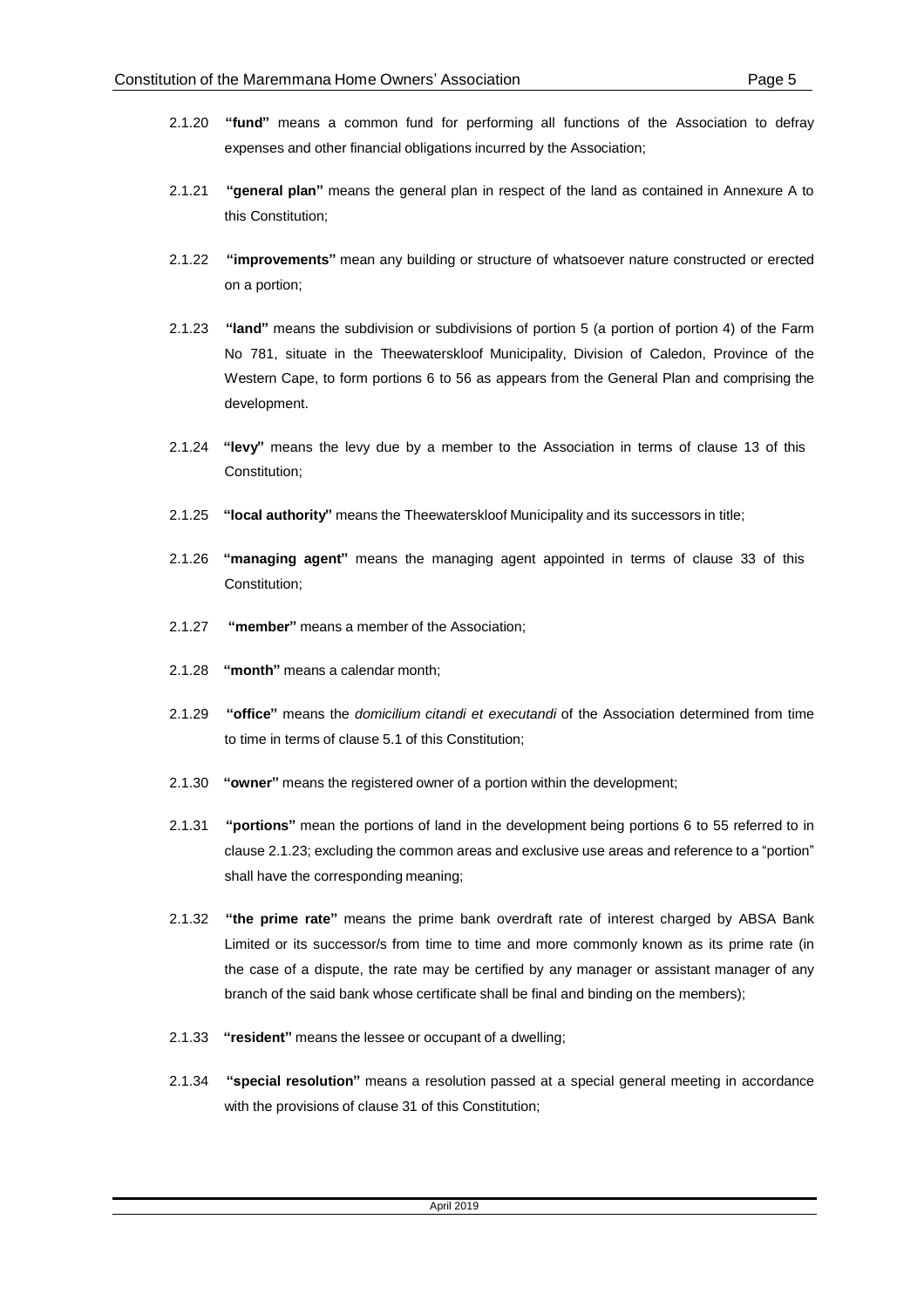- 2.1.35 **"trustee committee"** means the board of trustees of the Association and trustees shall have a corresponding meaning;
- 2.1.36 **"trustee"** means one of the trustee committee;
- 2.1.37 **"vice-chairman"** means the vice-chairman of the trustee committee;
- 2.1.38 **"year"** means a period of 12 calendar months calculated to coincide with the financial year in terms of clause 5 of this Constitution.
- 2.2 Words importing the singular shall include the plural, and vice versa, and words importing the masculine gender shall include the feminine and neuter genders, and vice versa, and words importing persons shall include partnerships, trusts and bodies corporate, and vice versa.
- 2.3 The clause headings are inserted for reference purposes only and shall not affect the interpretation of any of the provisions to which they relate.
- 2.4 When any number of days is prescribed in this Constitution, the same shall be reckoned exclusively of the first and inclusively of the last day unless the last day falls on a Saturday, Sunday or proclaimed public holiday in the Republic of South Africa, in which event the last day shall be the next succeeding day which is not a Saturday, Sunday or public holiday.
- 2.5 The following annexures to this Constitution are deemed to be incorporated in and form part of this Constitution:
	- 2.5.1 Annexure A the General Plan
	- 2.5.2 Annexure B the Conduct Rules
	- 2.5.3 Annexure C the Architectural & Urban Design Controls
	- 2.5.4 Annexure D the Building Contractor's Code of Conduct Agreement
- 2.6 If any provision in an annexure to this Constitution should be in conflict with a provision of this Constitution, the provision of this Constitution shall prevail.

#### **3. STATUS OF THE ASSOCIATION**

- 3.1 The Association shall be an Association:
	- 3.1.1 with legal personality, capable of suing and being sued in its own name;
	- 3.1.2 none of whose members in their personal capacities shall have any right, title or interest to or in the property, funds or assets of the Association, which shall vest in and be controlled by the trustee committee in terms hereof;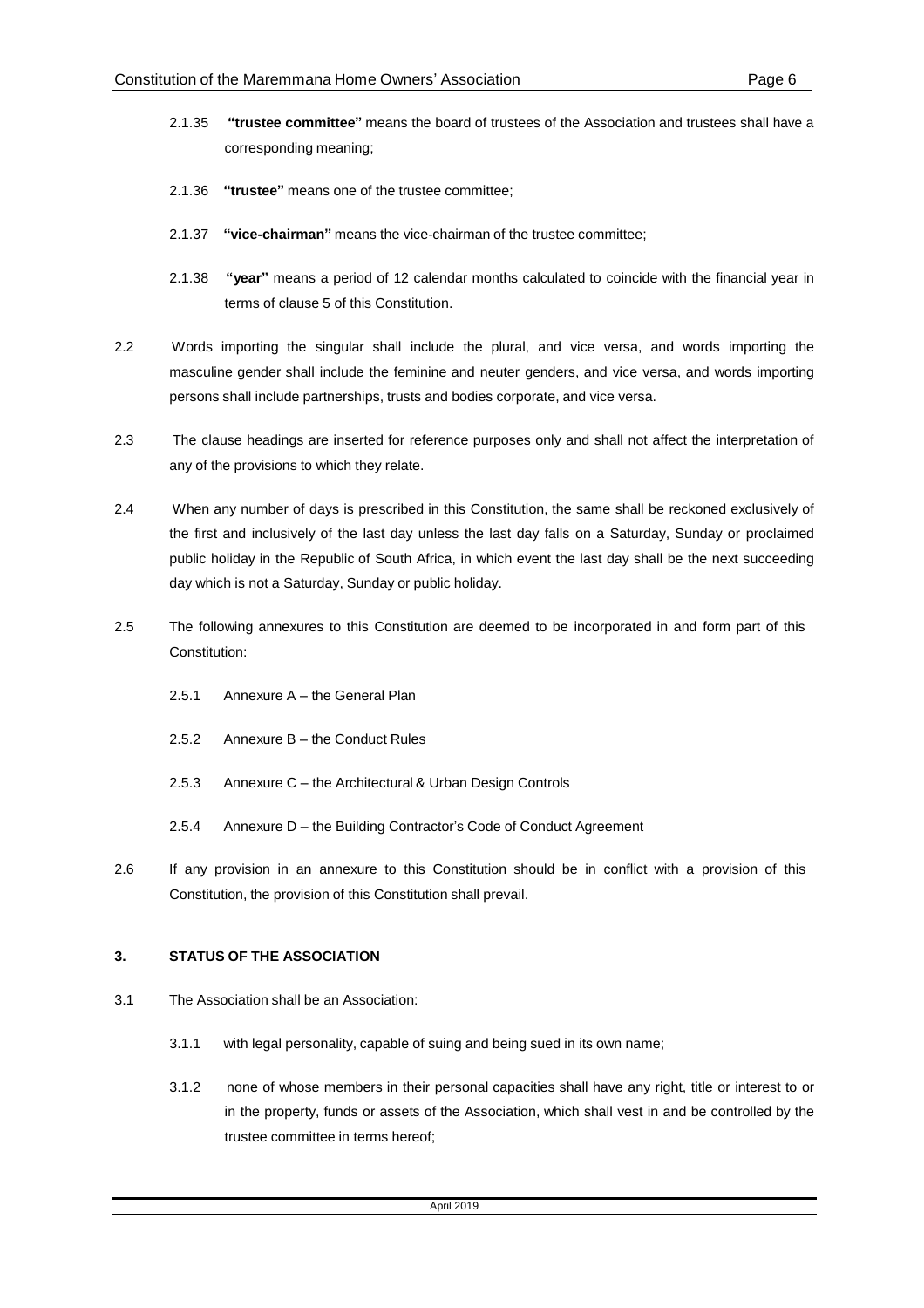- 3.1.3 not for profit, but for the benefit of all its members;
- 3.1.4 with the right to acquire, hold, lease and alienate property, both movable and immovable.
- 3.2 The Association is not permitted to distribute its funds to any person other than to a similar Association of persons.
- 3.3 On dissolution the remaining assets must be distributed to a similar Association of persons, which is also exempt from income tax in terms of section  $10(1)(e)(iii)$  of the Income Tax Act.
- 3.4 Any amendments to clause 3 of the Constitution must be submitted to the Commissioner for the South African Revenue Service.
- 3.5 Funds available for investment may only be invested with a financial institution as defined in section 1 of the Financial Services Board Act, 1990 (Act No. 97 of 1990), and in securities listed on a stock exchange as defined in section 1 of the Stock Exchanges Control Act, 1985 (Act No. 1 of 1985).

## **4. OBJECTS OF THE ASSOCIATION**

The purpose and objects of the Association shall be:

- 4.1 the promotion, advancement and protection of the communal and group interests of the members generally in regard to the development;
- 4.2 to control all aspects of the design of all buildings, improvements and landscaping within the development in order to maintain high standards and to ensure an attractive and harmonious development;
- 4.3 to ensure that all portions have been developed and dwellings have been completed within the time frame as specified in this Constitution;
- 4.4 to enforce members' obligations in terms of the provisions of this Constitution, the Conduct Rules, the Architectural & Urban Design Controls and the Building Contractor's Code of Conduct Agreement;
- 4.5 to establish a fund for expenses of the Association, including provision for future expenses and contingencies;
- 4.6 to determine and collect levies for the purpose of the said fund from members;
- 4.7 to control the alienation and transfer of portions in the development, and to ensure compliance with the provisions of this Constitution and Annexures;
- 4.8 to ensure that members satisfactorily maintain their dwellings, improvements and portions in the development;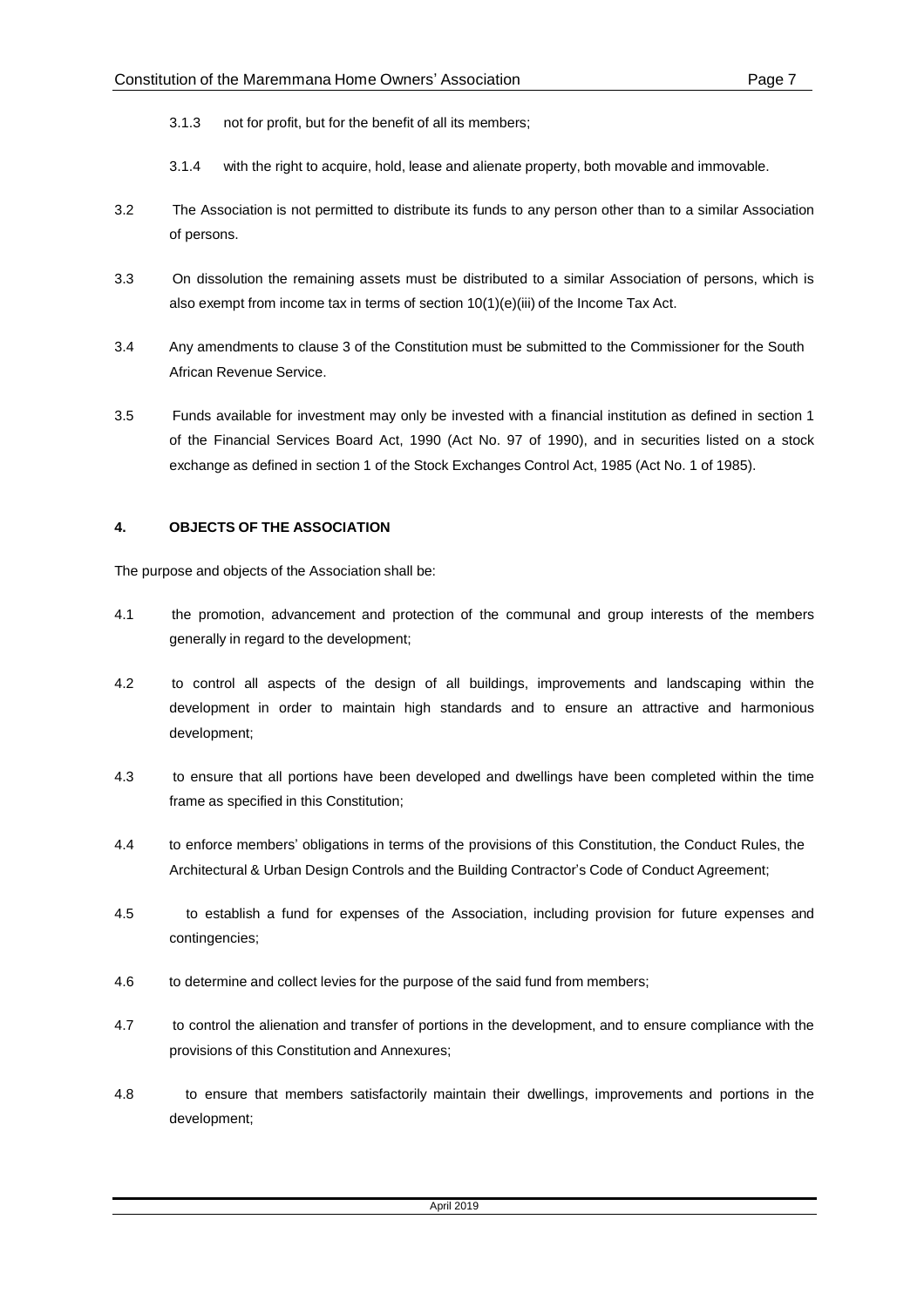- 4.9 the maintenance, control and management of the common areas within the development and to take transfer of the common areas;
- 4.10 the provision and maintenance of effective security measures for the development;
- 4.11 to enter into service agreements and other necessary agreements with the local authority or any other authority or supplier of services in connection with the development;
- 4.12 to take action, including the imposition of penalties or the institution of court or arbitration proceedings, as may be deemed necessary by the trustee committee, in relation to the non-compliance by any member of the requirements of this Constitution;
- 4.13 to ensure that all conditions of approval, zoning and scheme regulations for the development are complied with;
- 4.14 to have due regard to the principles recorded in the Environmental Management Plan and any environmental management system for the development prepared by the developer;
- 4.15 to comply with the obligations placed on the Association in terms of the Environmental Management Plan and the environmental management system, including, but not limited to, the preparation of environmental audit reports and the submission thereof to the local authority; and
- 4.16 to generally do all such things as may be necessary or requisite to give effect to and implement the objects of the Association and to do all such things ancillary or incidental to the objects.

## **5. DOMICILIUM CITANDI ET EXECUTANDI AND FINANCIAL YEAR OF THE ASSOCIATION**

- 5.1 The trustee committee shall from time to time determine the *domicilium citandi et executandi* of the Association, subject to the following:
	- 5.1.1 such address shall be the address of the chairman or of a resident trustee nominated by the trustee committee or the address of any duly appointed managing agent.
	- 5.1.2 the trustee committee shall give notice to all members of any change of such address.
- 5.2 The financial year end of the Association shall be on a date determined by the trustee committee or the members in general meeting.
- 5.3 The fiscal year of the Association shall normally be a twelve month period always ending on the financial year-end date, the period to be reduced or increased only when necessary to accommodate changes to the year-end date and approved by members in general meeting.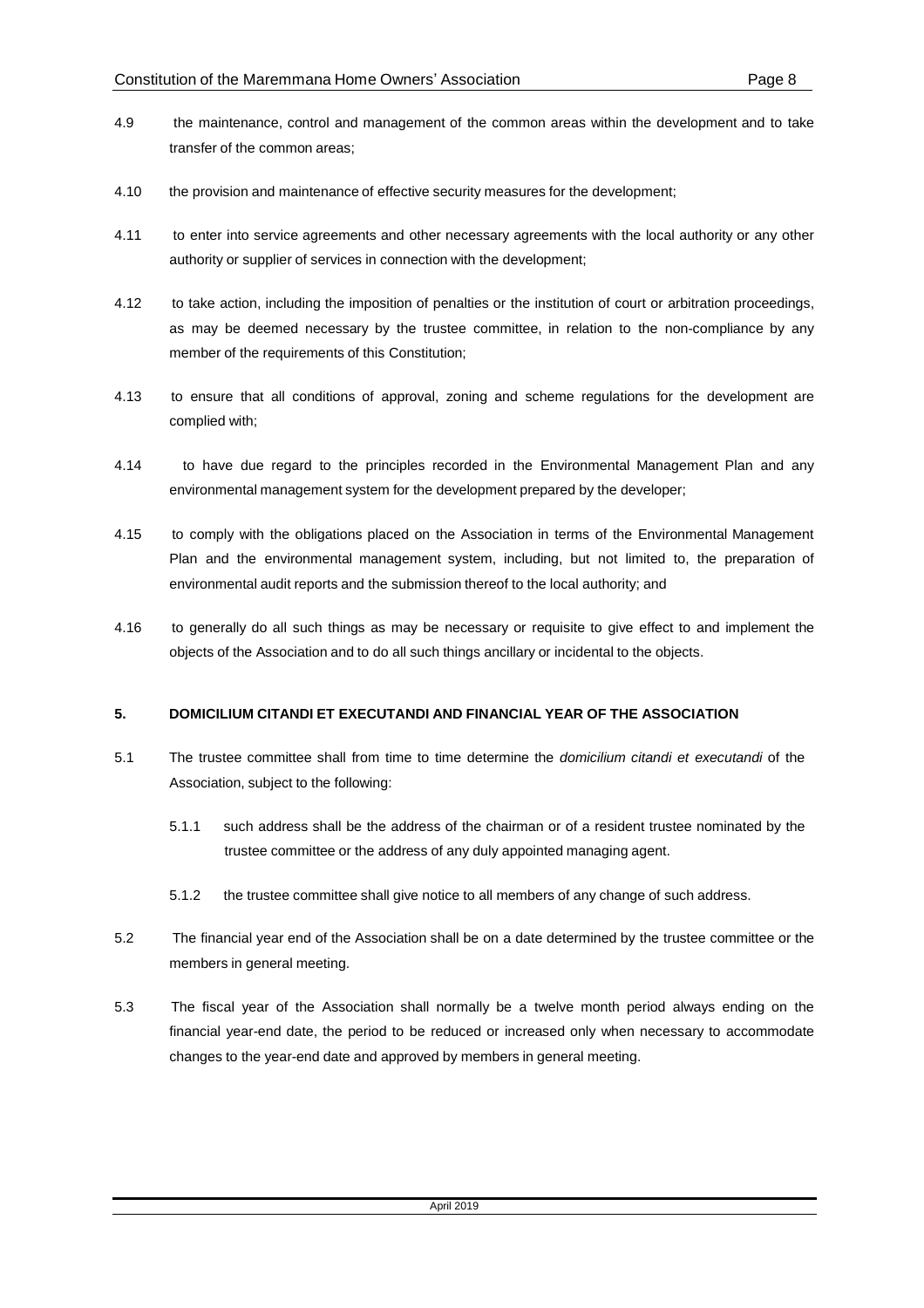## **6. MEMBERSHIP OF THE ASSOCIATION**

- 6.1 Membership of the Association shall be compulsory for every registered owner of a portion and such membership shall commence simultaneously with the registration of transfer of the portion into the name of the transferee. When a member ceases to be the registered owner of a portion, such person shall ipso facto cease to be a member of the Association.
- 6.2 Membership of the Association shall be limited to the registered owners of portions, provided that:
	- 6.2.1 a person who is entitled to obtain a certificate of registered title to any such portion shall be deemed to be the registered owner thereof;
	- 6.2.2 where any such owner is more than one person, all the registered owners of that portion shall be deemed jointly and severally to be one member of the Association and nominate one owner to represent them and vote at meetings of the Association.
- 6.3 Membership shall be automatic and compulsory for every registered owner of a portion and no member may resign, or cede or assign his membership to another, but shall remain a member for as long as such owner is the registered owner of a portion in the development.
- 6.4 The trustee committee may provide for the issue of a membership certificate which certificate shall be in such form as may be prescribed by the trustee committee.
- 6.5 No member ceasing to be a member of the Association for any reason shall, nor shall any such member's executor, curators, trustees or liquidators, have any claim upon or interest in the funds or other property of the Association, but this clause shall be without prejudice to the rights of the Association to claim from such member or the estate of such member any arrears of levies or other sums due from him to the Association at the time of his so ceasing to be a member.

## **7. OBLIGATIONS OF MEMBERS**

- 7.1 Every member is obliged to comply with:
	- 7.1.1 the provisions of this Constitution, the Conduct Rules, the Architectural & Urban Design Controls and the Building Contractor's Code of Conduct Agreement;
	- 7.1.2 any agreement concluded by the Association insofar as such agreement may directly or indirectly impose obligations on a member; and
	- 7.1.3 any direction imposed by the trustee committee or given by the members in general meeting in enforcing the provisions of this Constitution, the Conduct Rules and the Architectural & Urban Design Controls.
- 7.2 The rights and obligations of a member are not transferable and every member shall to the best of his ability, further the objects and interests of the Association.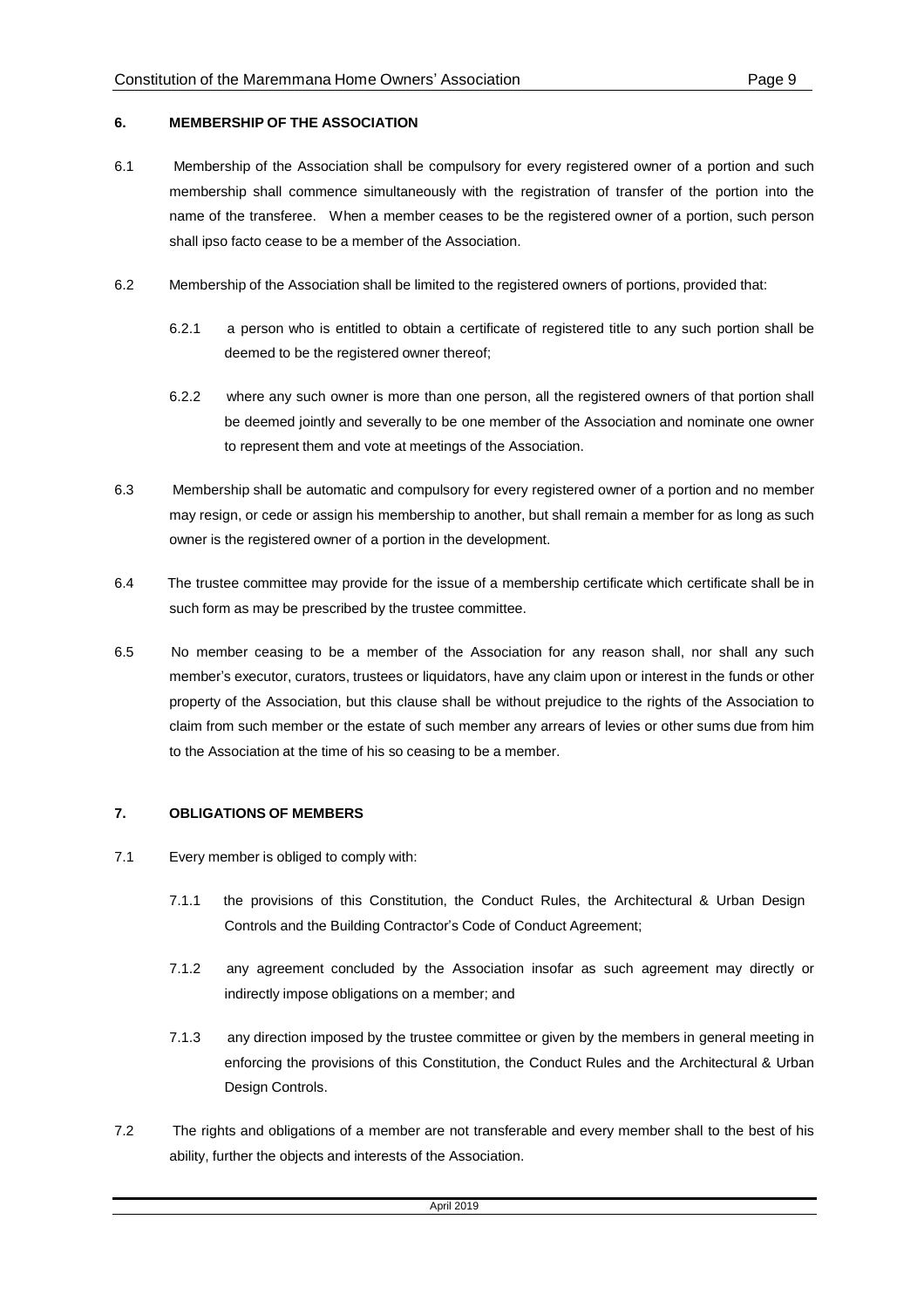- 7.3 The members shall be jointly liable for expenditure incurred in connection with the Association.
- 7.4 No member shall apply for the subdivision or rezoning of his portion with a view to procure a variation or amendment or substitution of use rights.
- 7.5 A member shall be entitled to use his exclusive use area to the exclusion of other members, subject to the provisions of this Constitution and the Conduct Rules. No improvement may be constructed on an exclusive use area.
- 7.6 Each member shall maintain his dwelling and all improvements on his portion in a neat and tidy condition and in a state of good repair.
- 7.7 If a member fails to repair or maintain his dwelling or improvements as required in clause 7.6 above and any such failure persists for a period of thirty (30) days after the giving of written notice to repair or maintain given by the trustee committee, the trustee committee shall be entitled to remedy the member's failure and to recover the reasonable cost of doing so from such member. The expenses incurred by the trustee committee shall be deemed to be part of the levy due by the member and the trustee committee may recover it from the member as a levy debt.
- 7.8 Each member shall:
	- 7.8.1 in respect of his portion maintain a garden to a standard acceptable to the trustee committee and in compliance with the Architectural & Urban Design Controls, where applicable;
	- 7.8.2 in respect of his exclusive use area ensure that it complies with the requirements of Cape Nature; and
	- 7.8.3 in respect of a vacant stand keep his vacant stand clean and veld grass must be kept short to prevent veld fires.
- 7.9 If a member fails to adequately maintain his garden as required in clause 7.8.1 above, or to ensure that his exclusive use area complies with the requirements of Cape Nature as required in clause 7.8.2 or to keep his vacant stand clean and the veld grass short as required in clause 7.8.3 above, and any such failure persists for a period of fourteen (14) days after the giving of written notice by the trustee committee, the trustee committee shall be entitled to remedy the member's failure and to recover the reasonable costs of doing so from such member. The expenses incurred by the trustee committee shall be deemed to be part of the levy due by the member and the trustee committee may recover it from the member as a levy debt.

## **8. RESTRICTIONS ON ALIENATION OF A PORTION**

- 8.1 A member shall not be entitled to alienate a portion unless it is a condition of the sale and transfer that:
	- 8.1.1 the transferee agrees in writing to become a member of the Association and to be bound by the provisions of this Constitution;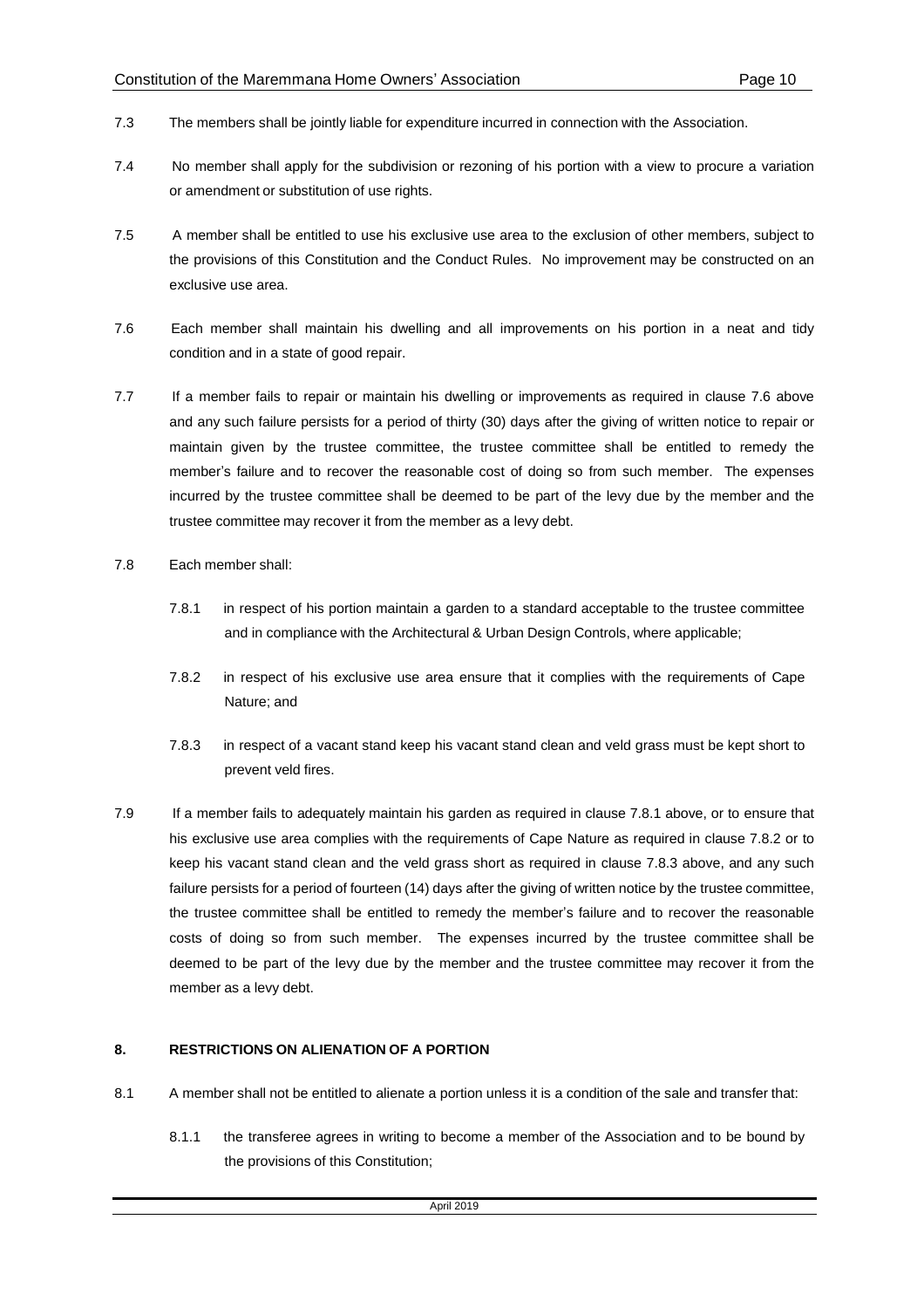- 8.1.2 the registration of transfer of that portion into the name of the transferee shall *ipso facto* constitute the transferee as a member of the Association; and
- 8.1.3 the member first obtains the written consent of the Association.
- 8.2 The written consent of the Association referred to in clause 8.1.3 above, shall not be unreasonably withheld provided that:
	- 8.2.1 the transferee of such portion agrees in writing to become a member of the Association and to be bound by the Constitution of the Association;
	- 8.2.2 all levies due in respect of the portion and any other amounts due by the member to the Association have been paid or secured to the satisfaction of the trustee committee; and
	- 8.2.3 there has been substantial compliance with the provisions of this Constitution, the Conduct Rules, the Architectural & Urban Design Controls and the Building Contractor's Code of Conduct Agreement.

## **9. OBLIGATION TO COMPLETE DWELLING**

- 9.1 Each member shall ensure that the portion owned by him shall have been developed by the completion of a dwelling, in conformity with the Architectural & Urban Design Controls, within a period of 108 (one hundred and eight) months from the date of registration of transfer of the portion concerned from the Developer to the first purchaser thereof.
- 9.2 In the event of a member failing to comply with his obligations under clause 9.1 above, the trustee committee, for and on behalf of the Association, shall, without derogation from any other right/s which the Association may have, impose on such member a penalty equal to 2 (two) times the then current monthly levy determined under clause 13 of the Constitution. The penalty shall be payable to the Association monthly in advance on the first of each and every successive month until the dwelling has been completed. The penalty will be payable irrespective of whether or not the failure to commence construction and to complete the dwelling was attributable to such member, or any predecessor in title. The penalty shall be payable in addition to the normal monthly levy determined under clause 13 of the Constitution.
- 9.3 The above penalties will only commence or be effected from 1 August 2017 and will remain in place until an occupancy certificate is obtained from the Municipality by the member.
- 9.4 The imposing of the penalty levies will be effected as follows:
	- 9.4.1 For the first six months from when the penalty levy becomes due, the penalty levy shall be calculated as the normal levy at that time times one and a half (x 1.5);
	- 9.4.2 For the period after six months from when the penalty levy becomes due, the penalty levy shall be calculated as the normal levy at that time times two (x2).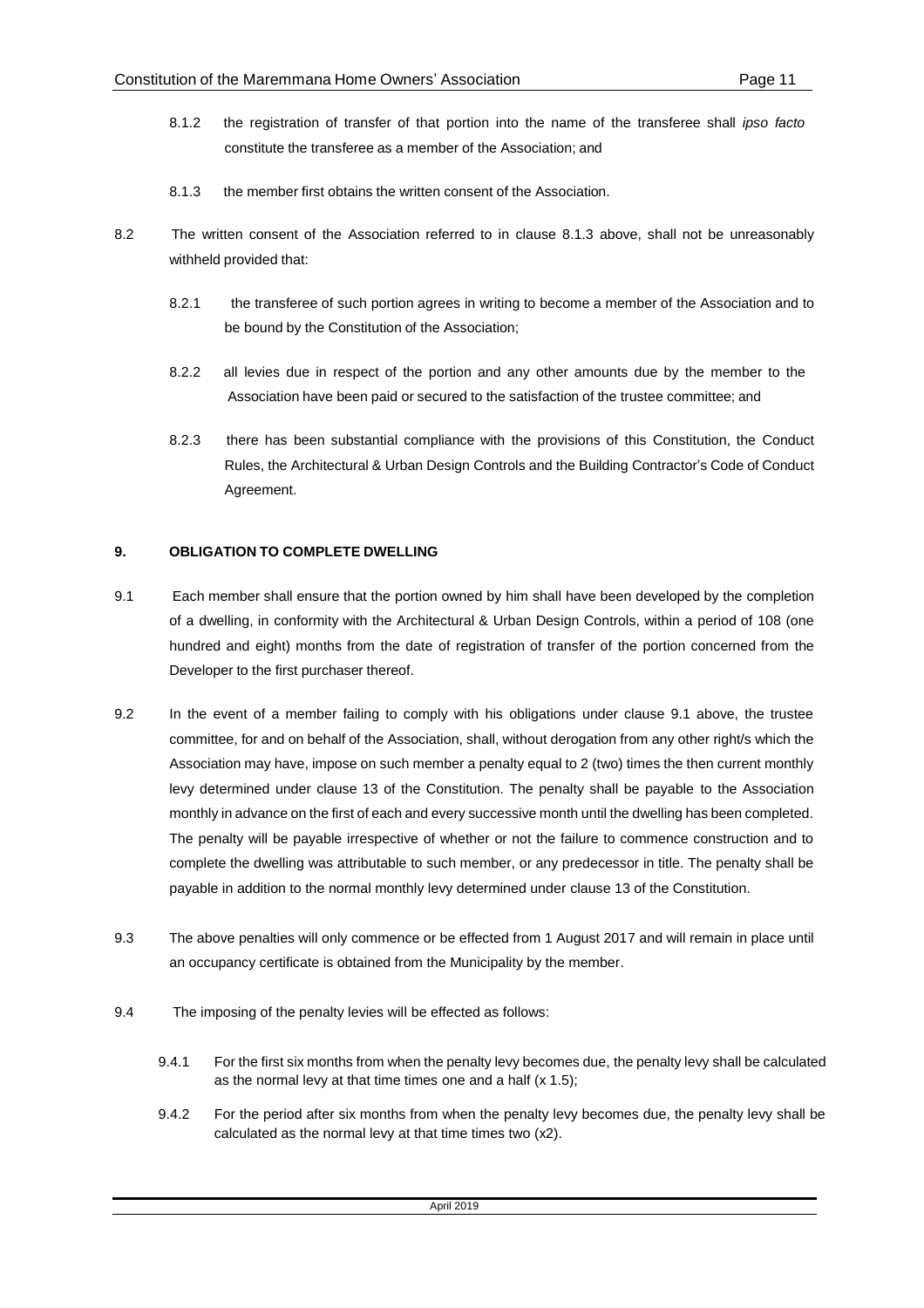- 9.5 All members, including new owners taking ownership from previous members, who took transfer on or after 25 April 2015 will be allowed 12 months from date of transfer of their plot to obtain a plan approval by the Estate Architect and TWK Municipality and a further 12 months from Municipal approval as above to complete the dwelling and obtain an occupancy certificate from the Municipality. Failure to build within the stipulated period will also trigger the imposition of penalty levies as set out in Clause 9.4 in six monthly staggered thresholds until the building is complete or double levy penalty threshold reached.
- 9.6 For the purposes of 9.1 "completion" shall mean when either the member's or the Association's Architect certifies the dwelling suitable for occupation.
- 9.7 The term "new owner" shall mean an individual, a member of a Close Corporation or a shareholder of a Company or a Trustee of a Trust, who has not previously owned property in the Development, either in his personal capacity or in the aforesaid representative capacity.

#### **10. CONSTRUCTION OF DWELLING, IMPROVEMENTS AND ALTERATIONS**

- 10.1 No member may without the written approval of the trustees or their nominee:
	- 10.1.1 commence with the clearing and fencing of his portion, the establishment of a site office/store and builders' toilet facilities, the excavation and throwing of foundations and the construction of his dwelling, or
	- 10.1.2 erect any new buildings or improvements of any nature whatsoever on his portion, or
	- 10.1.3 effect refurbishment, alterations or additions to existing buildings or improvements on his portion or change the external appearance thereof.
- 10.2 The approval as contemplated in clause 10.1 shall only be given:
	- 10.2.1 After the submission of detailed plans of the proposed work to the trustees or their nominee as envisaged in the Architectural & Urban Design Controls;
	- 10.2.2 after the trustees or their nominee is satisfied that the proposed work is in accordance with the Architectural & Urban Design Controls for the purposes of which the trustees or their nominee shall be the sole arbiter and their decision shall be final and binding on the member;
	- 10.2.3 after the member has made payment of any costs, which may be incurred in obtaining this approval, including the costs of the trustees or their nominee, such costs to be based on the recommended tariff of the Institute of South African Architects, for work of a similar nature;
	- 10.2.4 after the member has paid to the trustee committee a deposit in such amount as the trustee committee may from time to time determine as a building deposit subject to the provisions of clause 11 below;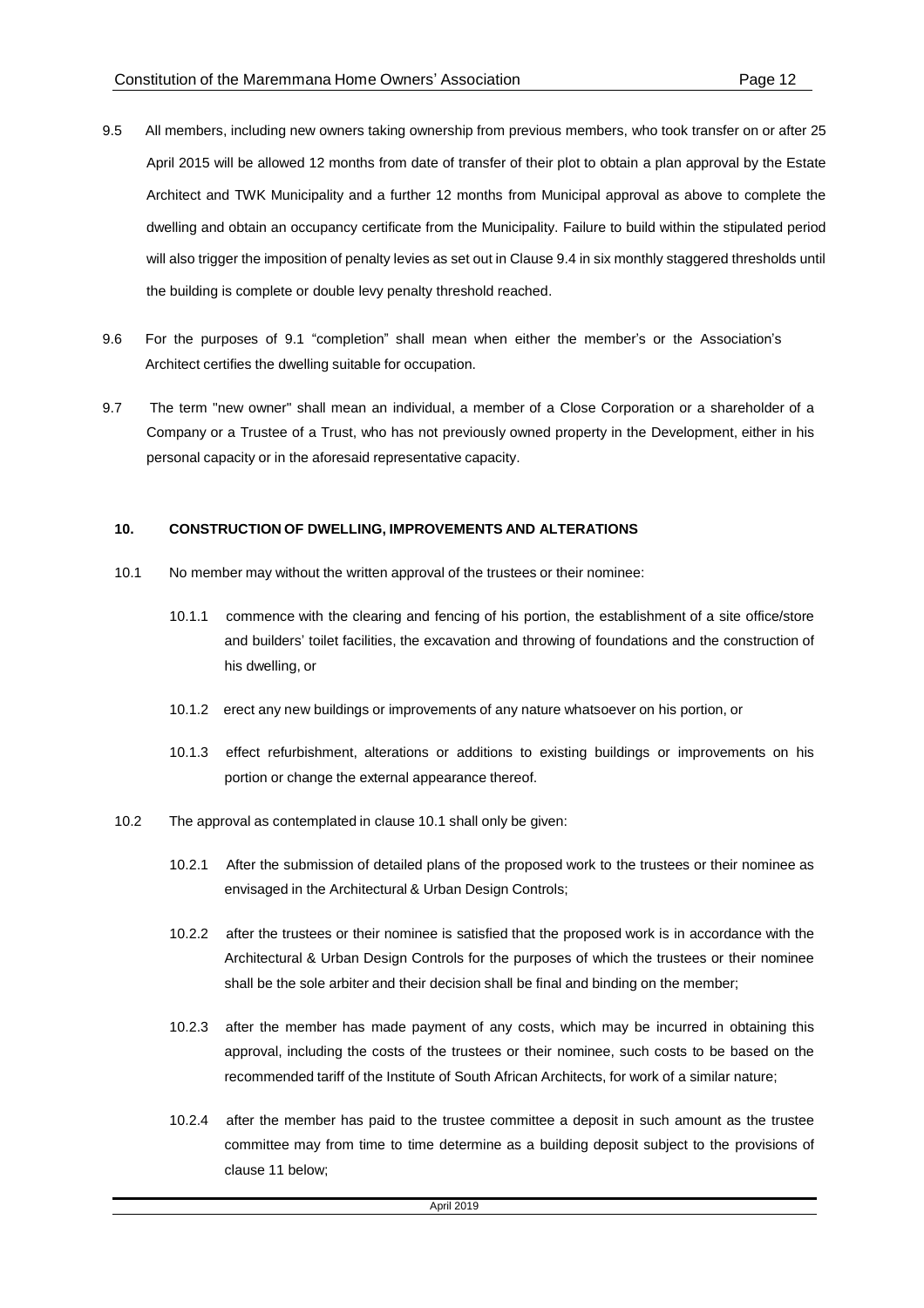Provided that the provisions of this clause shall not be interpreted as detracting from the obligation of members to obtain approval of building plans from the Local Authority.

- 10.3 When giving their approval in terms of clause 10.2 above, the trustee committee may impose any reasonable condition on the member. The trustee committee may impose a time limit within which the work must be completed.
- 10.4 For the purpose of 10.3 "completed" shall mean when either the member's or the Association's architect certifies the work as being complete in terms of the relevant approved plans.
- 10.5 A member shall not be entitled to deviate from any approved plan, without the approval of the trustees or their nominee.

## **11. DEPOSIT FOR DAMAGE**

- 11.1 Each member shall, when submitting the detailed plans to the trustee committee for approval in terms of clause 10.2.1, pay to the trustee committee a deposit in an amount to be determined from time to time by the trustee committee, which amount shall be retained by the trustee committee until completion by the member and/or his contractors of such work.
- 11.2 Upon completion of all such work, the trustee committee shall if they are satisfied that no damage has been effected by the member or any of his contractors to the common areas and/or landscaped areas within the development and that the work has been constructed in accordance with duly approved plans, release the building deposit to the member, excluding any interest thereon which will accrue to the Association.
- 11.3 In the event of any landscaped area and/or the common areas having been damaged, due to such work, the member shall within fifteen (15) days of having been requested to do so in writing by the trustee committee, rectify the damage to the satisfaction of the trustee committee, failing which, the trustee committee shall be entitled to appoint an independent contractor to repair the damage and the amount paid to the trustee committee as a building deposit shall be utilised to defray the expenses of the independent contractor. If, however, the deposit is not sufficient to cover the cost of such repairs, the trustee committee shall be entitled to recover the shortfall from the member.

## **12. ARCHITECTURAL & URBAN DESIGN CONTROLS**

- 12.1 The Architectural & Urban Design Controls contained in annexure C to this Constitution constitute an integral part of this Constitution and all dwellings, buildings, improvements, changes and/or alterations shall comply with the provisions of the Architectural & Urban Design Controls.
- 12.2 Having regard to the contents of the Architectural & Urban Design Controls, the trustee committee shall be entitled to: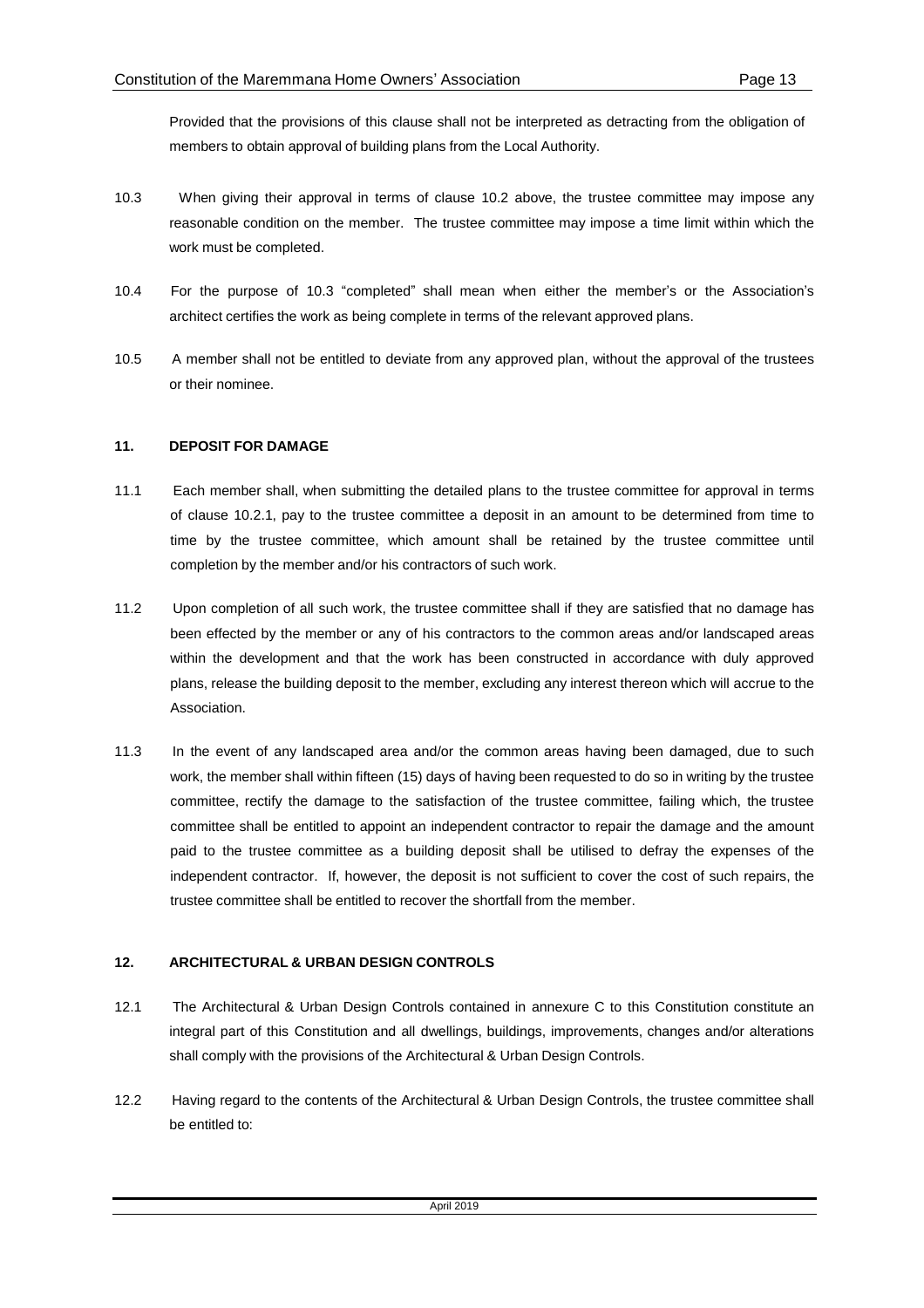- 12.2.1 implement and enforce conditions on members in order to harmonise the architectural styles and design criteria, as well as the materials and colours to be used in all dwellings and buildings erected within the development, including any refurbishment, alterations, additions or changes to existing buildings;
- 12.2.2 perform such acts as are necessary to accomplish the purposes expressed or implied herein which acts shall include, inter alia, the examination and endorsement of the relevant building plans as necessary for any construction, renovation and alterations within the development;
- 12.2.3 delegate powers and functions to a Design Review Committee, of which the Architect shall be a member;
- 12.2.4 appoint such advisors as are necessary to scrutinize the relevant plans referred to herein; and
- 12.2.5 impose a scrutiny fee on members for the services as mentioned herein.
- 12.3 The developer and subsequent to the development period, the trustee committee may amplify, clarify or add to the provisions of the Architectural & Urban Design Controls.
- 12.4 No site occupation of any portion within the development shall be permitted until written acknowledgement of the Architectural & Urban Design Controls has been received from the registered owner thereof.

#### **13. BUDGET AND LEVIES PAYABLE BY MEMBERS**

- 13.1 The trustee committee shall establish and maintain a fund of the Association for the purpose of meeting all the expenses, which the Association has incurred, or to which the trustee committee reasonably anticipates the Association will be put by way of the following:
	- 13.1.1 the maintenance, management, repair, improvement and keeping in order of the common areas, including specifically landscaping, all services and sewage treatment and retention dams servicing the development;
	- 13.1.2 the promotion, advancement and protection of the communal and group interests of the members generally in regard to the development, including security and security systems, personnel and staff;
	- 13.1.3 salaries of employees and staff employed by the Association;
	- 13.1.4 administrative expenses, including the cost of a managing agent if applicable;
	- 13.1.5 banking and auditing expenses;
	- 13.1.6 payment of all rates and other charges and insurance premiums payable by the Association in respect of the common areas;
	- 13.1.7 all services rendered to the Association; and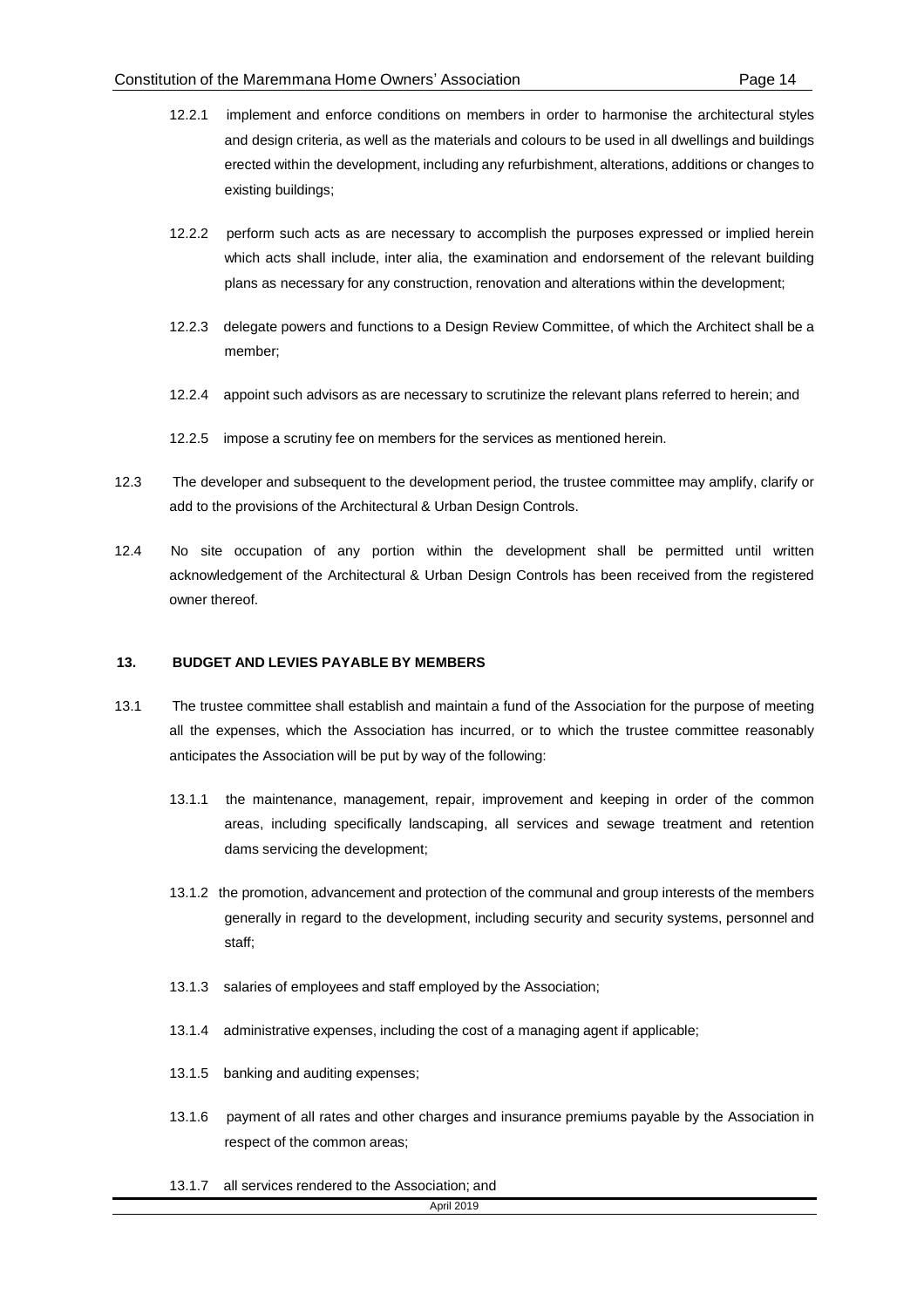- 13.1.8 all other expenses necessarily or reasonably incurred in connection with the management and objects of the Association and its affairs.
- 13.2 Before every annual general meeting, the trustee committee shall prepare a budget of the anticipated income and expenses of the Association, during the ensuing financial year, together with such estimated deficiency (if any) as shall result from the preceding year. The trustee committee may include in such budget an amount to be held in reserve to meet anticipated future expenditure not of an annual nature.
- 13.3 The budget shall be laid before the annual general meeting for approval by the members by ordinary resolution.
- 13.4 Within fourteen (14) days after each annual general meeting, the trustee committee shall by making an appropriate resolution, determine the levy payable by each member by apportioning the approved budget to members equally in respect of every portion in the development.
- 13.5 The levies so determined shall be due and payable upon making the trustees' resolution referred to in clause 13.4 above.
- 13.6 Levies imposed in terms of 13.4 above shall be paid in equal monthly instalments over a period of 12 months, monthly in advance on the first day of every month.
- 13.7 Levies may be paid by means of any of the following methods:
	- 13.7.1 the issue of a debit order against his account; or
	- 13.7.2 electronic fund transfer; or
	- 13.7.3 such other method as the trustee committee may determine from time to time; or
	- 13.7.4 by means of an advance payment of all levies due for the full year.
- 13.8 Members who require a monthly invoice in any form other than by e-mail shall pay a service fee as determined by the trustee committee from time to time.
- 13.9 The trustee committee may from time to time make special levies upon the members in respect of all such expenses as are mentioned in this clause 13.1 (which are not included in the budget in terms of clause 13.2).
- 13.10 The trustee committee shall apportion the special levies to members equally in respect of every portion in the development. Special levies may be payable in the sum or by such instalments and at such time or times as the trustee committee shall think fit.
- 13.11 Any amount due by a member by way of a levy or penalty shall be a debt due by such member to the Association and shall attract interest at the prime rate.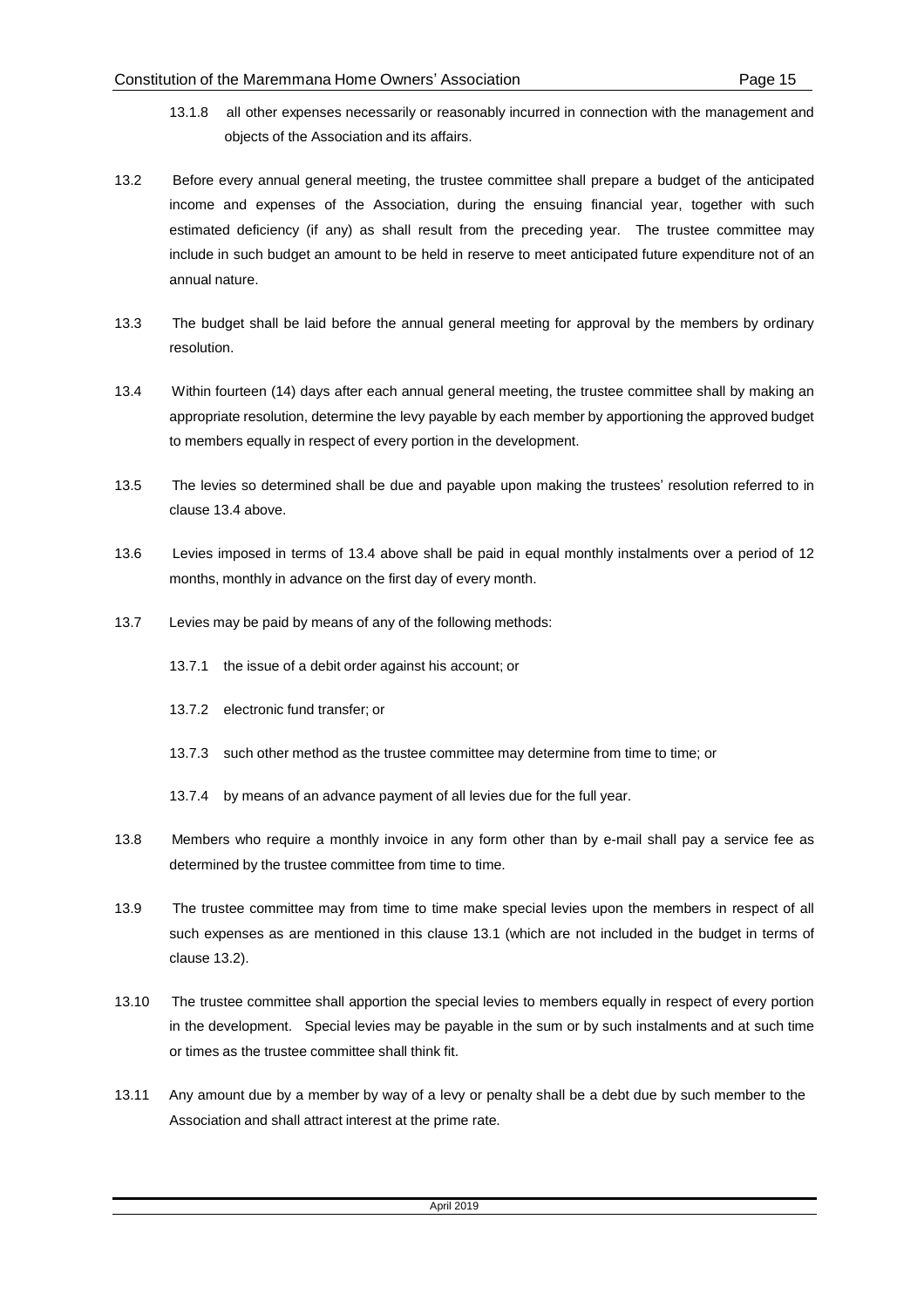- 13.12 The obligation of a member to pay levies to the Association shall cease upon such member ceasing to be a member of the Association, without prejudice to the right of the Association to recover arrear levies.
	- 13.13 No levies paid by a member to the Local Authority and/or the Association shall under any circumstances be repayable by the Local Authority and/or the Association upon such member ceasing to be a member.
	- 13.14 A member's successor in title to the portion shall be liable as from the date upon which such successor becomes a member pursuant to the transfer of such portion, to pay the levy attributable to the portion.
	- 13.15 No member shall be entitled to any of the privileges of membership unless and until such member shall have paid every levy or other amount (if any), which shall be due and payable to the Association in respect of the membership of such member.

#### **14. CONDUCT RULES**

The Conduct Rules governing the rights of use and enjoyment by members and residents of their portions, exclusive use areas and the common areas as contained in Annexure B to this Constitution shall be binding upon all members and residents of dwellings from the date of establishment of the Association

#### **15. IMPOSITION OF PENALTIES**

- 15.1 The trustee committee shall have the power to impose penalties upon members to the extent and according to the procedures complying with the requirements of a fair administrative hearing as stipulated in the Conduct Rules.
- 15.2 Members shall be liable for payment of such penalties and all costs related to the imposition and recovery thereof.

#### **16. COMMON AREAS**

- 16.1 The Association shall take title to the parts of the common areas, which are registerable.
- 16.2 The Association acknowledges that the Local Authority shall not be responsible for, and the Association shall be solely responsible for the care, repair, maintenance, cleaning, upkeep, improvement and property control of the common area, all services therein and any structure or thing erected on or contained therein, including the private road and parking thereon, the perimeter fence and for the landscaping of any parts of the common areas.
- 16.3 Neither the whole nor any portion of the common areas shall be:
	- 16.3.1 sold, alienated or otherwise disposed of or subdivided or transferred, or
	- 16.3.2 mortgaged or encumbered in any manner whatsoever, or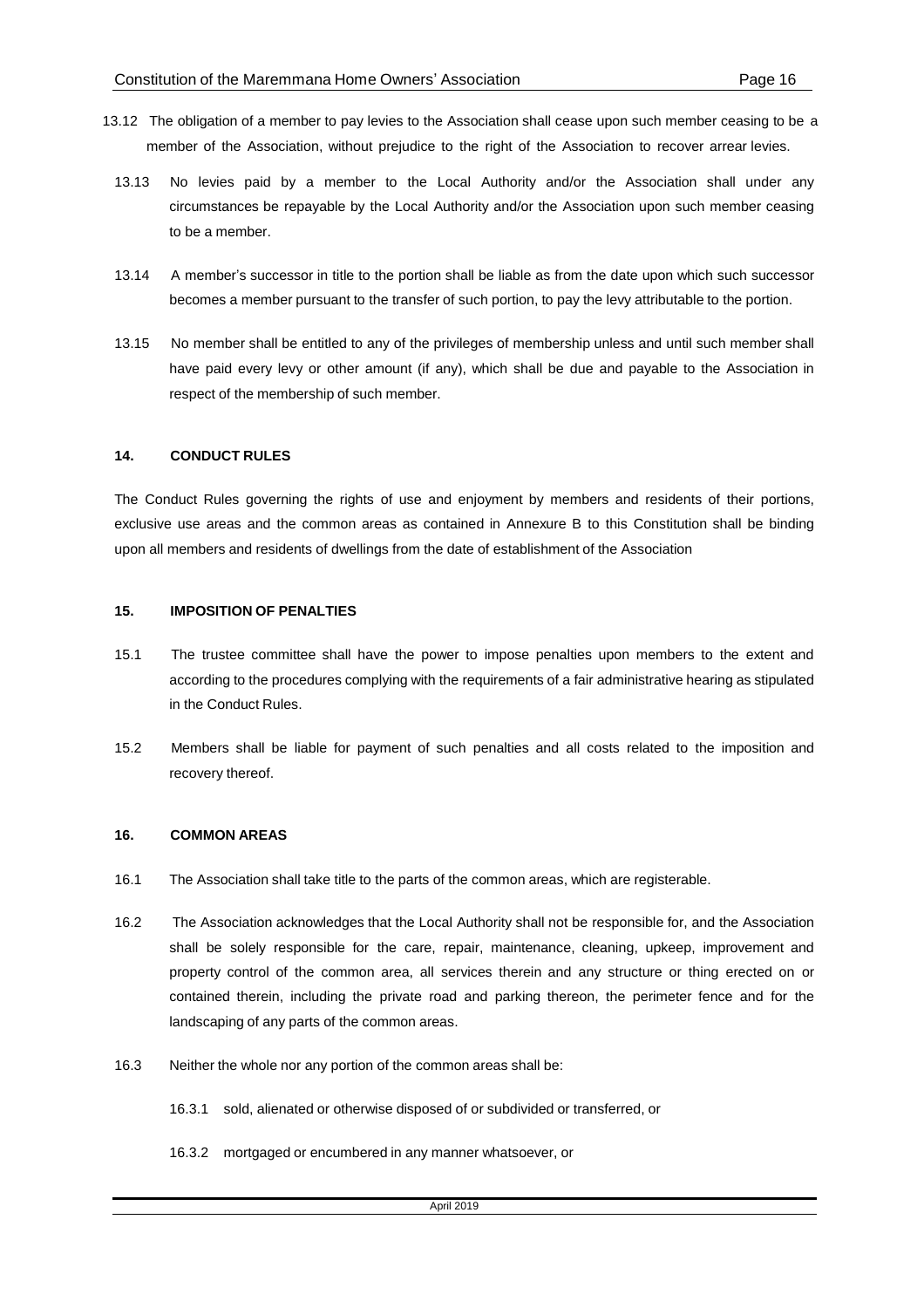- 16.3.3 let for a period of 10 years or more, or
- 16.3.4 built upon, improved or enhanced in value by the construction of buildings, erections, facilities or amenities,

without the sanction of a special resolution of the Association.

- 16.4 Notwithstanding the provisions of clause 16.3 above, the trustee committee may let parts of the common areas to owners or residents for a period of less than 10 years, subject to any direction or restriction given by the members of the Association by ordinary majority resolution in general meeting.
- 16.5 All officials, employees and contractors employed by the Association, local authority, any public service company and/or the owner of the Remainder of Portion 4 of the Farm No 781 Caledon shall, at all times, have reasonable access to the common areas for purposes of inspecting and/or maintaining all services supplying and/or traversing any part thereof.
- 16.6 Members shall be entitled to access to and over all common areas provided that access shall be limited to the defined routes and areas as may be determined from time to time by the trustee committee and use of the common areas and facilities shall be subject to compliance with the provisions of the Conduct Rules and the reasonable conditions which may be imposed from time to time by the trustee committee.
- 16.7 Any person present on the common areas or using any of the services, land or facilities of the Association does so entirely at his own risk.
- 16.8 Should polo facilities and/or horse stabling facilities be established by the developer or by the Association on any land forming part of the development or on adjacent land, members shall have the right, subject to any terms, conditions and rules prevailing from time to time, to the use of such facilities, and to become members of any club or other body formed in respect of the use and control of such facilities.

#### **17. BREACH OF THIS CONSTITUTION**

- 17.1 Should any member:
	- 17.1.1 fail to pay on due date any amount due by that member in terms of this Constitution, the Conduct Rules or the Architectural & Urban Design Controls and remain in default for more than seven (7) days after being notified in writing to do so by the trustee committee; or
	- 17.1.2 commit any other breach of any of the provisions of this Constitution, the Conduct Rules or the Architectural & Urban Design Controls and fail to commence remedying that breach within a period of seven (7) days after the receipt of written notice to that effect by the trustee committee and complete the remedying of such breach within a reasonable time;

then and in either such event the trustee committee shall be entitled on behalf of the Association, without prejudice to any other rights or remedies which the trustee committee or the Association or any other member may have in law, including the right to claim damages: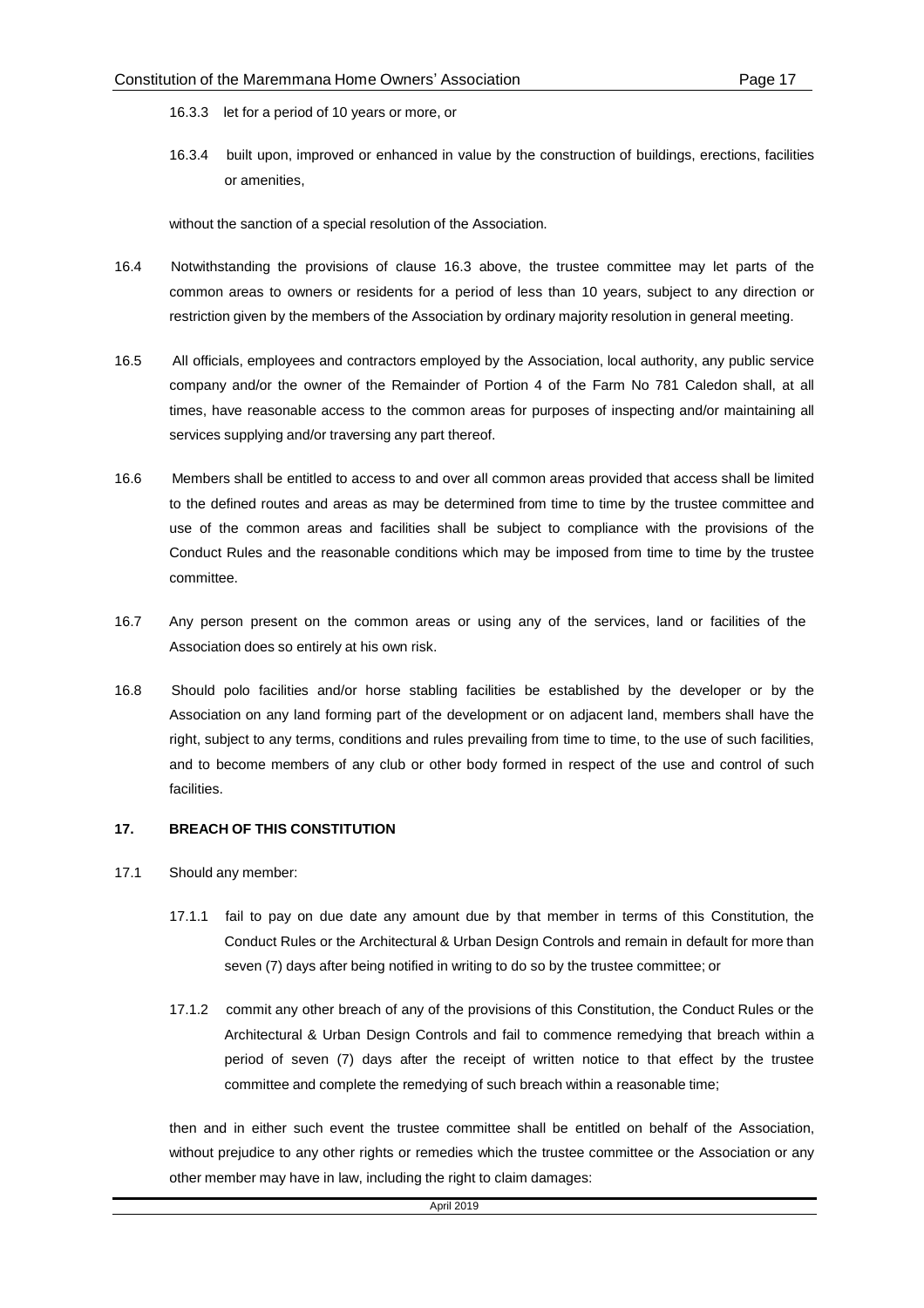- 17.1.3 to institute legal proceedings on behalf of the Association against such member for payment of such overdue amount or for performance of his obligations in terms of this Constitution, the Conduct Rules or the Architectural & Urban Design Controls, as the case may be; and/or
- 17.1.4 to suspend all or any services to the portion owned by that member; and/or
- 17.1.5 in the case of clause 17.1.2 above, to remedy such breach and immediately recover the total cost incurred by the trustee committee or the Association in so doing from such member.
- 17.2 Should the trustee committee of the Association institute any legal proceedings against any member pursuant to a breach by that member of this Constitution, the Conduct Rules or the Architectural & Urban Design Controls, then without prejudice to any other rights which the trustee committee or the Association or any other member may have in law, the trustee committee shall be entitled to recover from such member all legal costs incurred by the trustee committee or the Association, including costs between attorney and own client, tracing fees, collection commission, expenses and charges incurred or levied by the Association in obtaining the recovery of arrear levies or any other arrear amount due and owing by such member to the Association, or in enforcing compliance with this Constitution, the Conduct Rules or the Architectural & Urban Design Controls.
- 17.3 Without prejudice to all or any of the rights the trustee committee or the Association granted under this Constitution, should any member fail to pay any amount due by that member on due date, then such member shall pay interest thereon at the prime rate calculated from the due date for payment until the actual date of payment of such amount, both dates inclusive.

## **18. TRUSTEE COMMITTEE**

- 18.1 There shall be a board of trustees of the Association, which shall consist of not less than five (5) and not more than seven (7) members.
- 18.2 Every trustee must be a member or the lawful spouse of a member or an authorised representative of the member where the member is not a natural person.
- 18.3 During the development period, the Developer shall be entitled to appoint one (1) trustee to the trustee committee and to appoint an alternate to such trustee and to remove, replace and fill any vacancy in any such appointment as trustee or alternate trustee.
- 18.4 At any meeting of the trustee committee, the trustees present at the meeting shall each have one vote.
- 18.5 Until the first trustees of the Association are appointed, the Developer shall be entitled to carry out all the functions and duties of the trustees in terms of this Constitution.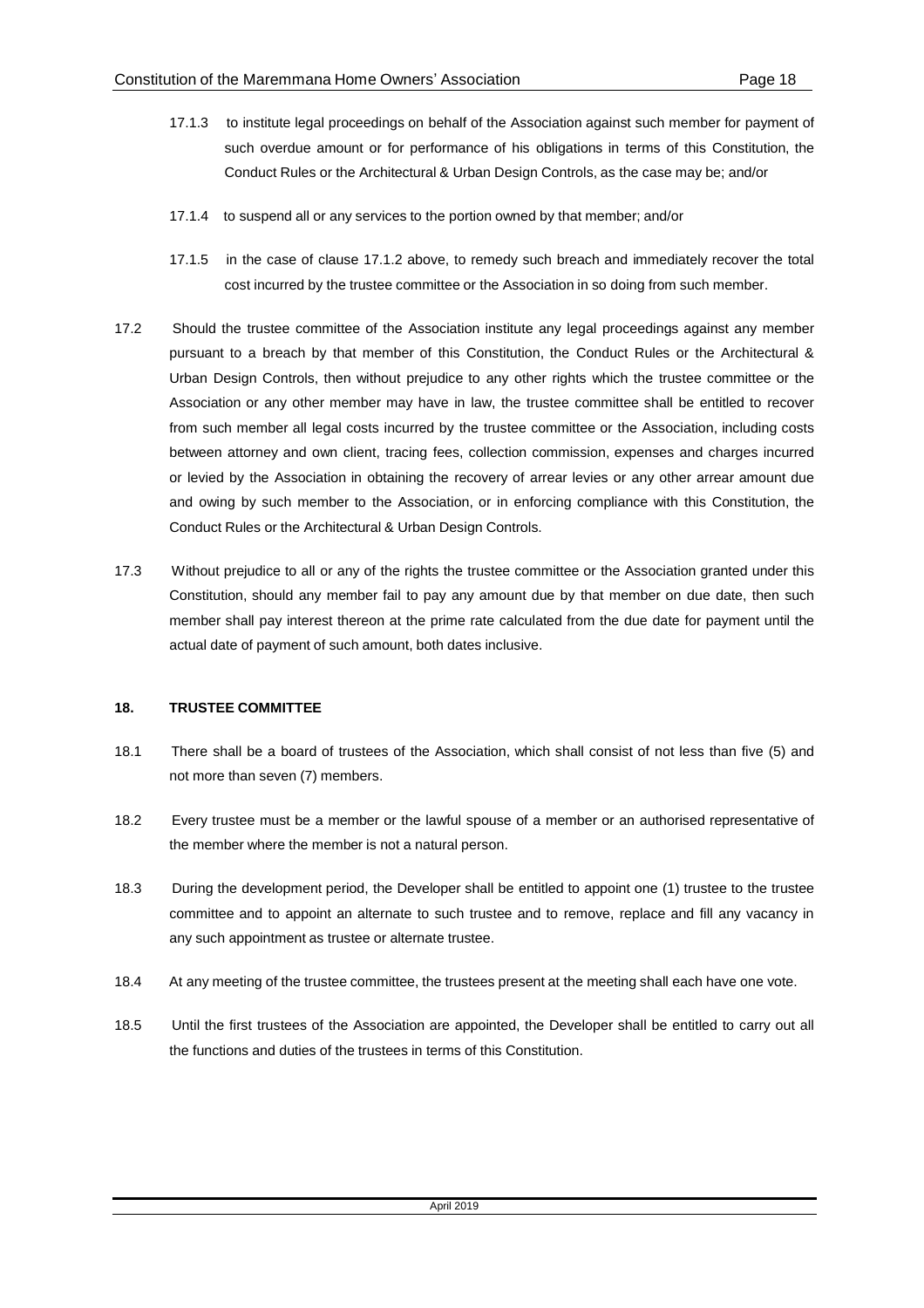#### **19. REMOVAL AND ROTATION OF TRUSTEE MEMBERS**

- 19.1 Save as set forth in clause 19.2 below, each trustee shall continue to hold office until the annual general meeting next following his said appointment, at which meeting each trustee shall be deemed to have retired from office as such, and shall be eligible for re-election to the trustee committee at such meeting.
- 19.2 A trustee shall be deemed to have vacated his office as such upon:
	- 19.2.1 his estate being sequestrated, whether provisionally or finally, or his surrendering his estate;
	- 19.2.2 his making any arrangement or compromise with his creditors;
	- 19.2.3 his conviction for any offence involving dishonesty;
	- 19.2.4 his becoming of unsound mind or being found lunatic;
	- 19.2.5 his resigning from such office in writing delivered to the secretary;
	- 19.2.6 his death;
	- 19.2.7 his being removed from office by a resolution of the majority of the trustees;
	- 19.2.8 his being removed from office by ordinary resolution of the members in general meeting;

provided that anything done in the capacity of a trustee in good faith, by a person who ceases to be a trustee, shall be valid until the fact that he is no longer a trustee has been recorded in the minute book of the trustee committee.

#### **20. OFFICE OF TRUSTEES**

- 20.1 The trustees shall appoint from amongst themselves, a chairman and vice-chairman.
- 20.2 The first chairman and vice-chairman shall be appointed by the Developer until the expiration of a period of twelve (12) months after the registration of transfer of the first of the portions in the development to the purchaser thereof, and such office bearers shall hold their respective offices until the end of each year provided that any such office shall *ipso facto* be vacated by the trustee holding such office upon his ceasing to be a trustee for any reason.
- 20.3 Within fourteen (14) days of the holding of an annual general meeting, the trustee committee shall meet and shall elect from its own number the chairman and vice-chairman, who shall hold their respective offices until the end of the following year, provided that the office of the chairman or vice-chairman shall *ipso facto* be vacated by the trustee holding such office upon his ceasing to be a trustee for any reason. No one trustee shall be appointed to more than one of the aforesaid offices. In the event of any vacancy occurring in any of the aforesaid offices at any time, the trustee committee shall immediately meet to appoint one of their number as a replacement in such office.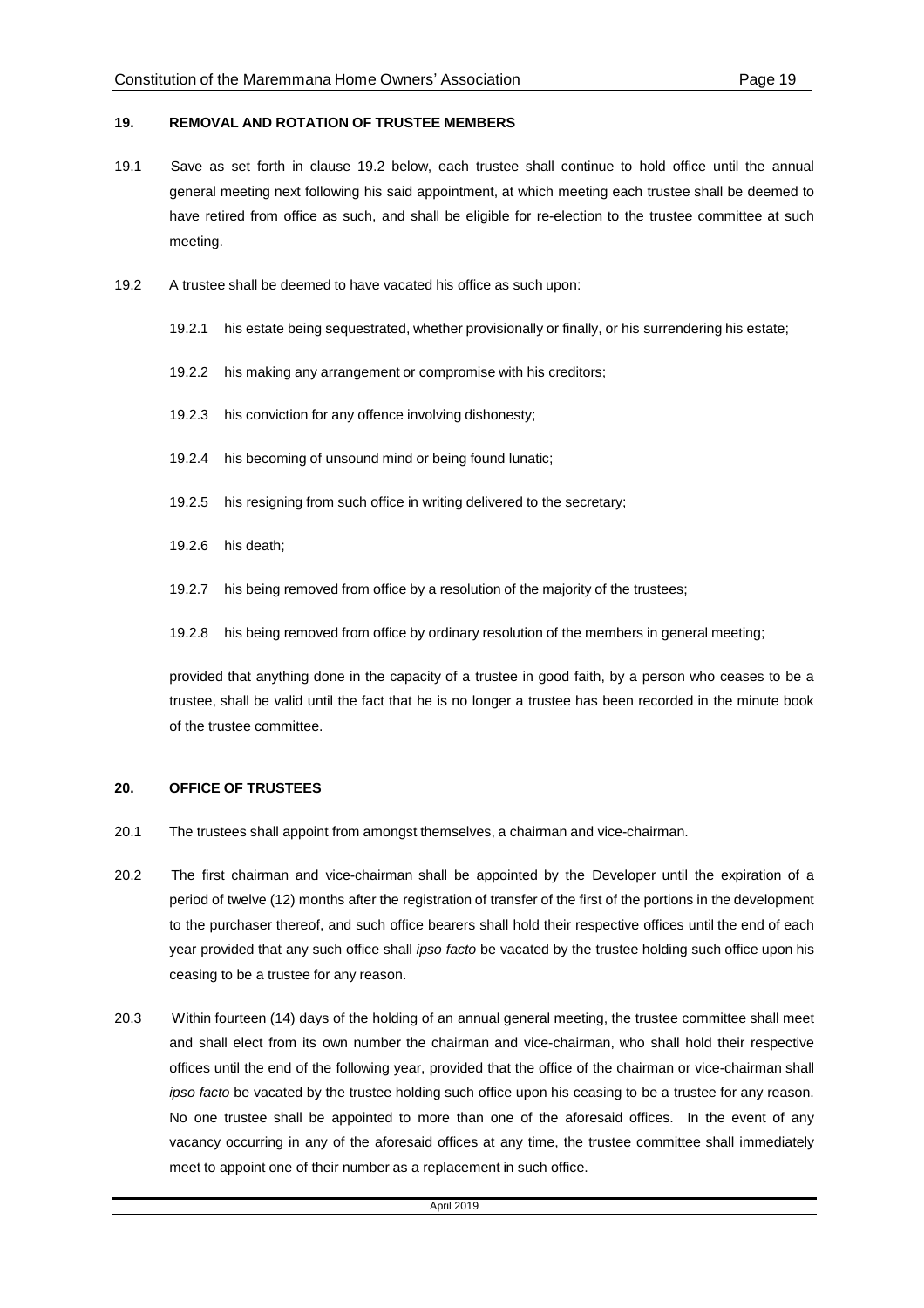- 20.4 Save as otherwise provided in this Constitution, the chairman shall preside at all meetings of the trustee committee, and all general meetings of members, and shall perform all duties incidental to the office of chairman and such other duties as may be prescribed by the trustee committee or by members, and to allow or refuse to permit invitees to speak at any such meetings, provided however, that any such invitees shall not be entitled to vote at any such meetings.
- 20.5 The vice-chairman shall assume the powers and duties of the chairman in the absence of the chairman, or his inability or refusal to act as chairman, and shall perform such other duties as may from time to time be assigned to him by the chairman or the trustee committee.
- 20.6 trustees shall be entitled to be repaid all reasonable and *bona fide* expenses incurred by them respectively in or about the performance of their duties as trustees and/or as chairman or vice- chairman, as the case may be, but save as aforesaid, shall not be entitled to any other remuneration, fees or salary in respect of the performance of such duties.
- 20.7 Written nominations by members for the election of trustees at an annual general meeting shall be lodged with the trustee committee not later than 48 hours before each annual general meeting and shall be proposed and seconded by members and accepted by the nominee. If insufficient written nominations have been received by the trustee committee, nominations may also be given at the annual general meeting and shall be proposed and seconded by members and accepted by the nominee.

## **21. POWERS OF THE ASSOCIATION**

The Association shall exercise the powers and perform the functions entrusted to it as set out in this Constitution the Conduct Rules and the Architectural & Urban Design Controls and shall perform such ancillary functions and exercise such powers as may be necessary in pursuit of its objectives. In particular, without detracting from the generality of the above, the Association shall have the following functions and powers, namely:

- 21.1 to establish a fund for the Association;
- 21.2 to collect levies from the members for the purpose of the fund;
- 21.3 to open and operate an account or accounts with a commercial bank and financial institution for the fund and to invest surplus moneys of the fund;
- 21.4 to properly maintain common areas and assets of the Association in a state of good and serviceable repair and to insure common areas and assets as may be necessary;
- 21.5 to comply with any notice or order of the local authority requiring any repairs to or work in respect of the common areas;
- 21.6 to establish and maintain on the common areas suitable landscaping, lawns, gardens and recreational facilities;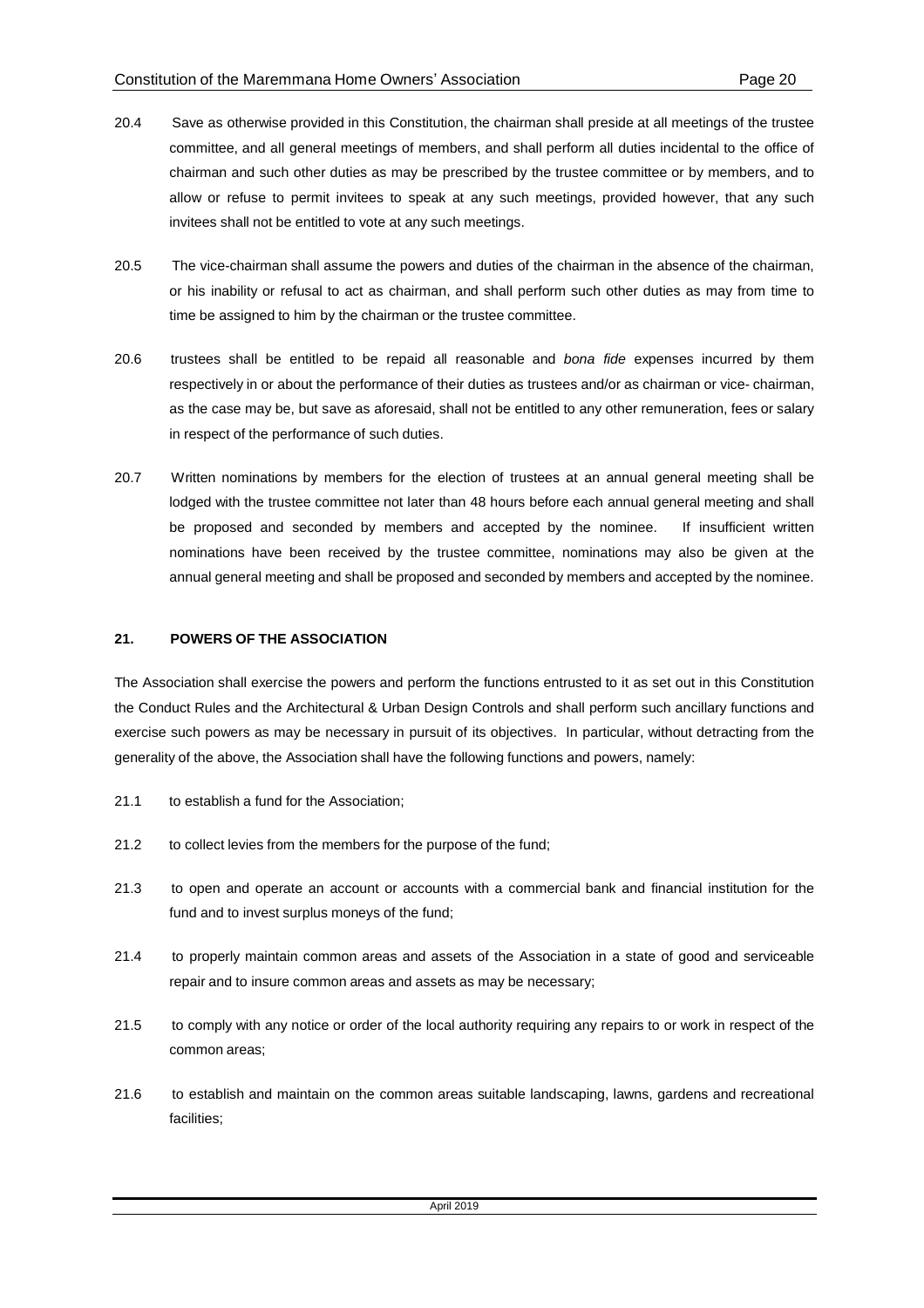- 21.7 to appoint such agents and employees as it may deem fit;
- 21.8 to appoint a managing agent;
- 21.9 to purchase or otherwise acquire, take transfer of, mortgage, sell, give transfer of, or hire or let immovable property, when essential for the proper fulfilment of its functions;
- 21.10 to purchase, hire or otherwise acquire movable property for the use of members for their enjoyment or protection, or in connection with the enjoyment or protection of the common areas;
- 21.11 to borrow moneys required by it in the performance of its functions or the exercise of its powers and to secure the repayment of moneys borrowed by it and the payment of interest thereon, by negotiable instrument or by the hypothecation of unpaid levies, or by mortgaging any property vested in it;
- 21.12 to enter into agreements with the local authority or any other person or entity for the supply to the development of electric current, gas, water, fuel and sanitary or other services;
- 21.13 to enter into any other agreement(s) for the purpose of achieving the objects of the Association, including (but not limited to) agreements with security organisations to provide security to the whole or any part of the development;
- 21.14 to enter into an agreement with a member or resident for the provision of amenities or services by the Association to the member or resident; and
- 21.15 to do all things reasonably necessary for the enforcement of the Constitution, the Conduct Rules, the Architectural & Urban Design Controls and the Building Contractor's Code of Conduct Agreement and for the control, management and administration of the common areas.

## **22. FUNCTIONS AND POWERS OF THE TRUSTEE COMMITTEE**

- 22.1 Subject to the express provisions of this Constitution, the trustee committee shall manage and control the affairs of the Association, and shall have full powers in the management and direction of such business and affairs and, save as may be expressly provided in this Constitution, may exercise all such powers of the Association, and do all such acts on behalf of the Association as may be exercised and done by the Association, and as are not by this Constitution required to be exercised or done by the Association in general meeting, subject nevertheless to such restrictions or directions as may be given by the members in general meeting from time to time, provided that no restriction or direction given by the Association in general meeting shall invalidate any prior act of the trustee committee which would have been valid if such direction had not been given.
- 22.2 The trustee committee shall have the right to vary, cancel or modify any of its decisions and resolutions from time to time.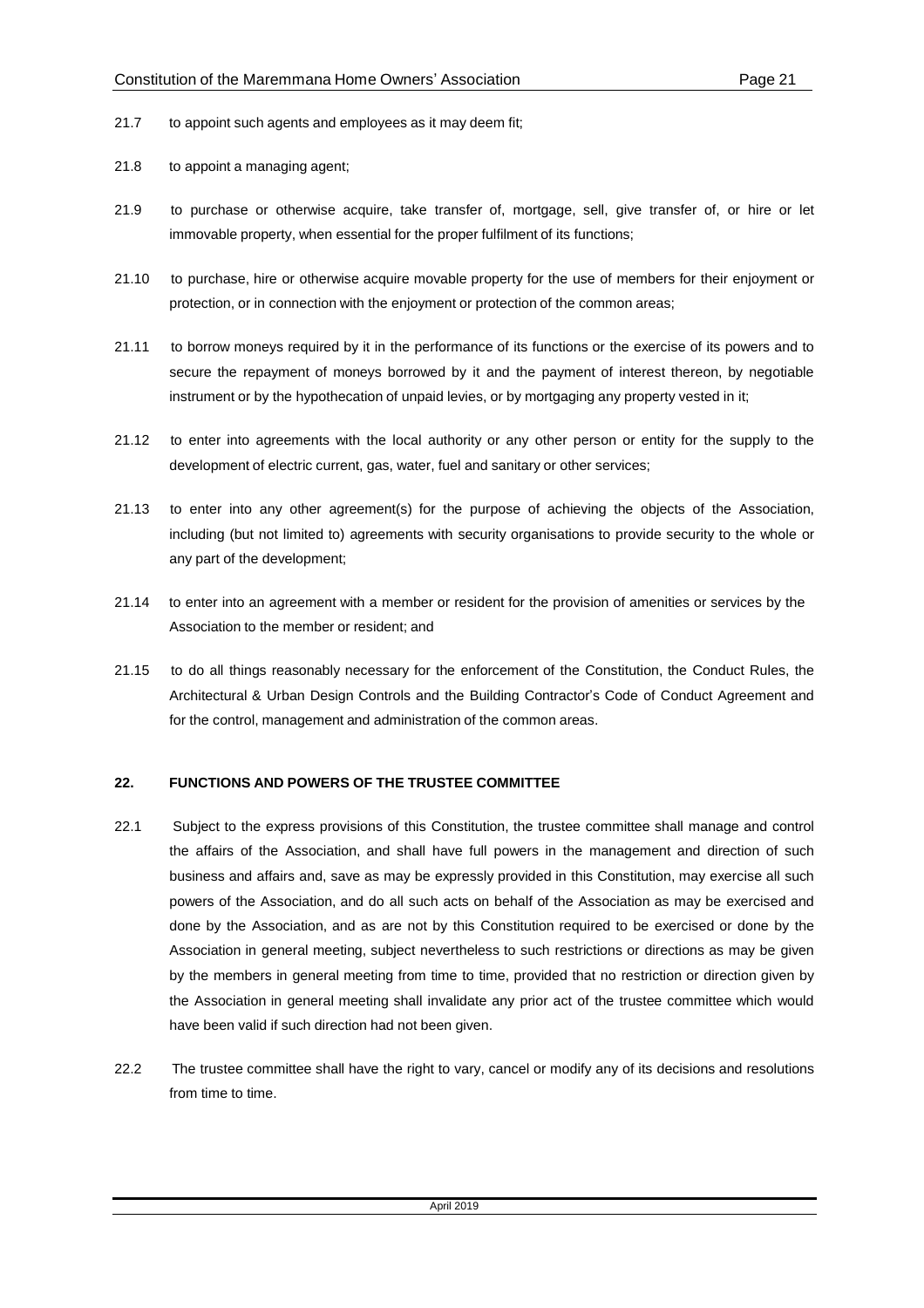- 22.3 The trustee committee shall have the right to co-opt onto the trustee committee any person or persons chosen by it. Any co-opted trustee shall enjoy all the rights and be subject to all the obligations of the trustees, but no co-opted trustee shall have any vote at any meeting of the trustee committee.
- 22.4 The trustee committee may, should it so decide, investigate any suspected or alleged breach by any member or trustee of this Constitution in such reasonable manner, as it shall decide from time to time.
- 22.5 The trustee committee may not make loans on behalf of the Association to members.
- 22.6 No document signed on behalf of the Association shall be valid and binding unless it is signed by two trustees or by one trustee and the managing agent, except the consent referred to in clause 8.1.3, which may be signed by one trustee or the managing agent.

## **23. PROCEEDINGS OT THE TRUSTEE COMMITTEE**

- 23.1 The trustee committee may meet together for the despatch of business, adjourn and otherwise regulate their meetings as they think fit, subject to any provisions of this Constitution.
- 23.2 Meetings of the trustee committee shall be held at least once every quarter provided that if all the trustees shall in writing have waived the above requirement in respect of a particular quarter, then no meeting of the trustee committee need be held for that quarter.
- 23.3 The quorum necessary for the holding of any meeting of the trustee committee shall be 50% (fifty percent) of the trustees.
- 23.4 The chairman shall preside as such at all meetings of the trustee committee, provided that should at any meeting of the trustee committee the chairman not be present within 5 minutes after the time appointed for the holding thereof, then the vice-chairman shall act as chairman at such meeting, provided further that should the vice-chairman also not be present within 5 minutes of the time appointed for the holding of such meeting, those present of the trustees shall vote to appoint a chairman for the meeting, who shall thereupon exercise all the powers and duties of the chairman in relation to such meeting.
- 23.5 The trustees shall ensure that minutes are taken of every trustee committee meeting, although not necessarily verbatim, which minutes shall be reduced to writing without undue delay after the meeting will have closed and shall then be certified correct by the chairman of the meeting. All minutes of trustee committee meetings shall after certification as aforesaid be placed in a minute book to be kept in perpetuity. The minute book shall be open for inspection at all reasonable times by a trustee, the auditors, and the members.
- 23.6 All competent resolutions recorded in the minutes of any trustee committee meeting shall be valid and of full force and effect as therein recorded with effect from the passing of such resolutions, and until varied or rescinded, but no resolution or purported resolution of the trustee committee shall be of any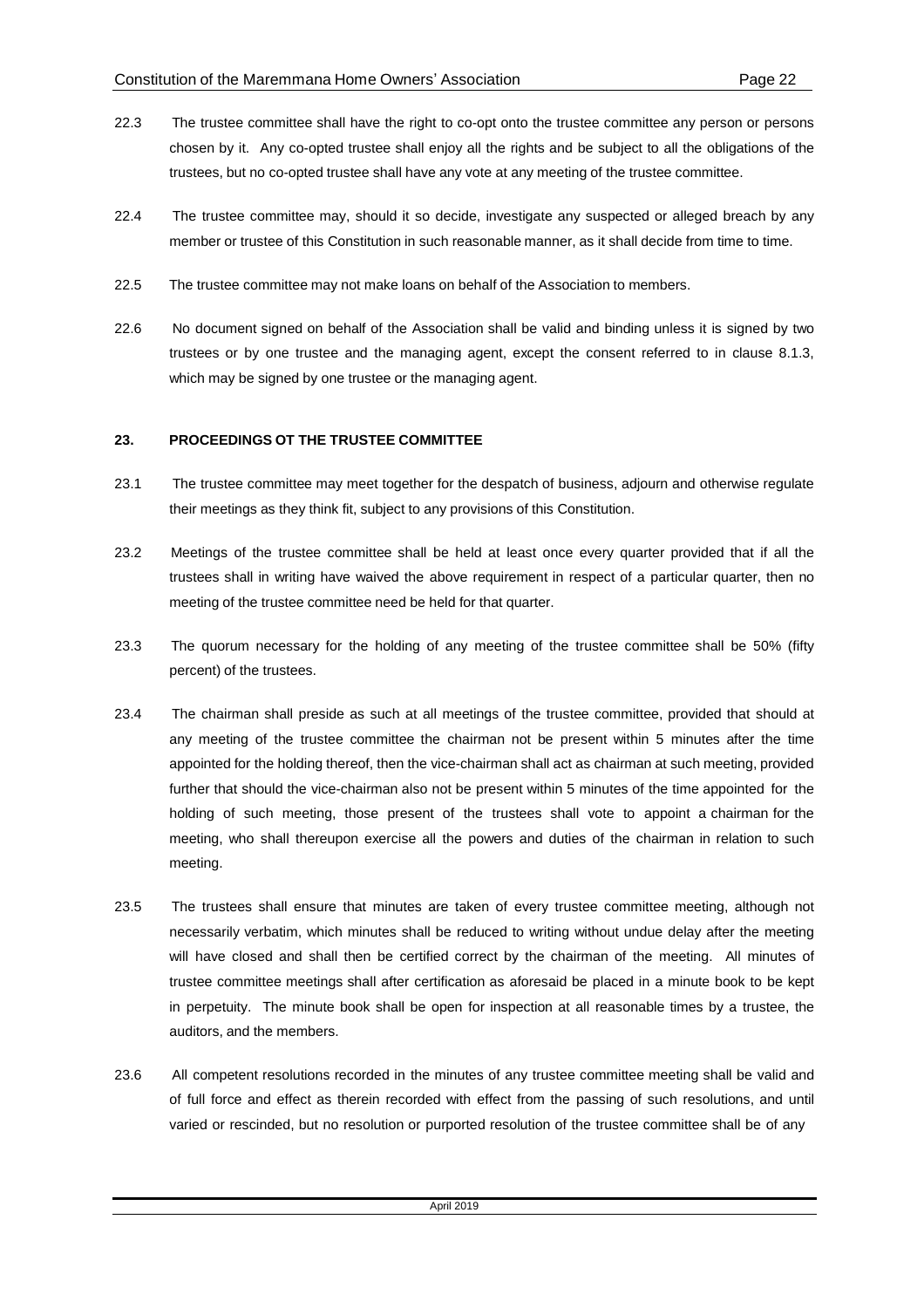force or effect, or shall be binding upon the members or any of the trustees unless such resolution is competent within the powers of the trustee committee.

- 23.7 Save as otherwise provided in this Constitution, the proceedings at any trustees' meeting shall be conducted in such reasonable manner and form, as the chairman of the meeting shall decide.
- 23.8 A resolution signed by all the trustees shall be valid in all respects as if it had been duly passed at a meeting of the trustee committee duly convened.

## **24. GENERAL MEETINGS OF THE ASSOCIATION**

- 24.1 The Association shall within sixty (60) days after the end of the financial year of the Association hold a general meeting as its annual general meeting, in addition to any other general meetings, during that year, and shall specify the meeting as such in the notices in terms of clause 25.1 below calling it.
- 24.2 Such annual general meeting shall be held at such time and place, subject to the aforegoing provisions, as the trustee committee shall decide from time to time.
- 24.3 All general meetings other than annual general meetings shall be called special general meetings.
- 24.4 The trustee committee may whenever they think fit convene a special general meeting for any purpose.
- 24.5 General meetings of the Association shall take place at such place/s as shall be determined by the trustee committee from time to time.

## **25. NOTICE OF MEETINGS OF THE ASSOCIATION**

- 25.1 An annual general meeting and a meeting called for the passing of a special resolution, shall be called by 21 days' notice in writing at the least and a special general meeting, other than one called for the passing of a special resolution shall be called by 14 days' notice in writing at the least.
- 25.2 In each case, the notice shall specify the place, the day and the hour of the meeting, being exclusive of the day on which it is given and,
	- 25.2.1 in the case of special business, in addition to any other requirements contained in this Constitution, the general nature of that business, and
	- 25.2.2 in the case of a special resolution, the terms and effect of the resolution and the reasons for it shall be given in the manner hereinafter mentioned or in such other manner, if any, as may be prescribed by the trustee committee,

to such persons as are, under this Constitution, entitled to receive such notices from the Association.

25.3 A general meeting of the Association shall, notwithstanding that it is called by shorter notice than that specified in this Constitution, be deemed to have been duly called if it is so agreed: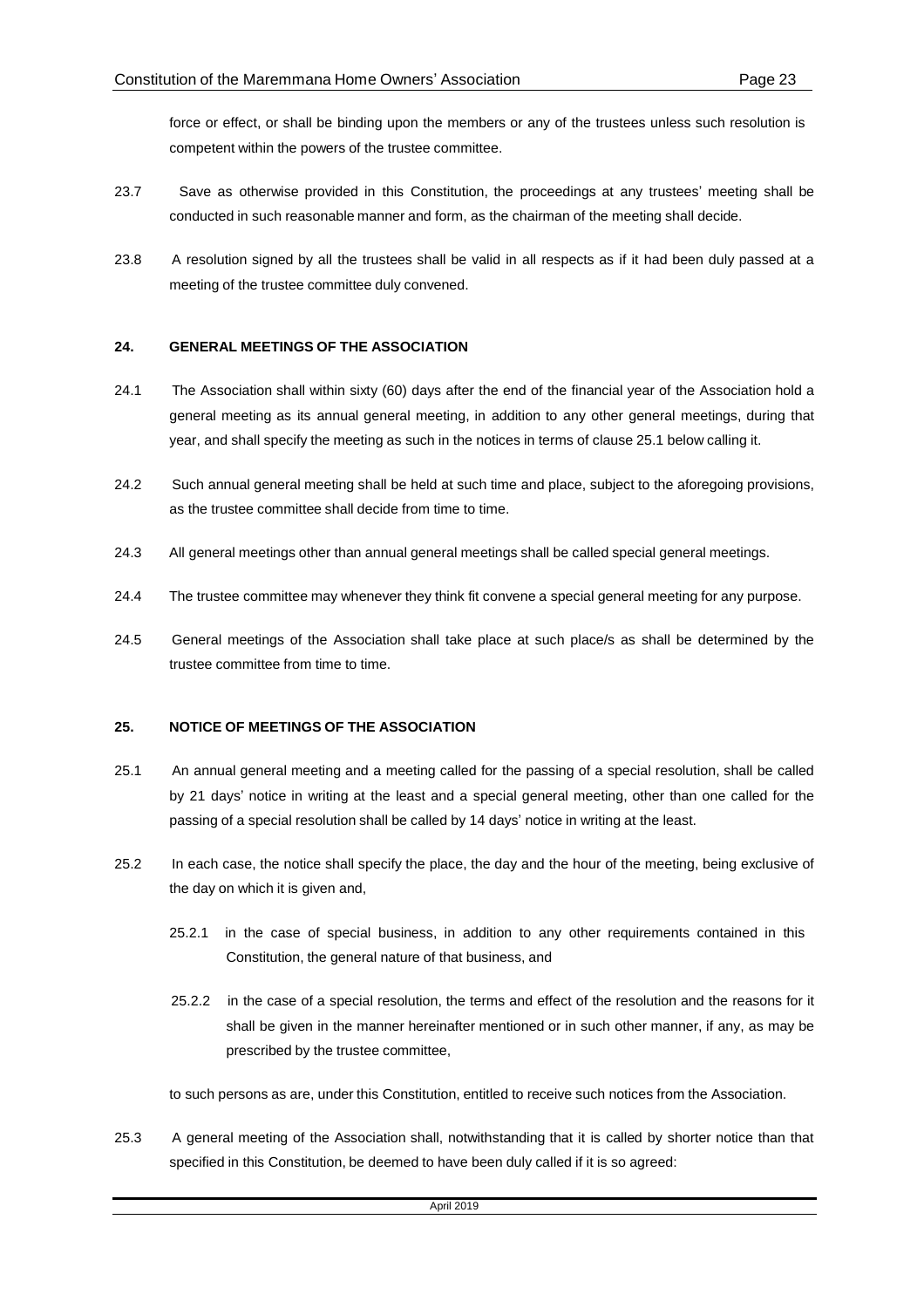- 25.3.1 in the case of a meeting called as the annual general meeting, by all the members entitled to attend and vote thereat; and
- 25.3.2 in the case of a special general meeting, by a majority in number of the members having a right to attend and vote at the meeting, being a majority together holding not less than 75% of the total voting rights of all members.
- 25.4 The accidental omission to give notice of a meeting or of any resolution, or to give any other notification, or present any document required to be given or sent in terms of this Constitution, or the non-receipt of any such notice, notification or document by any member or other person entitled to receive the same, shall not invalidate the proceedings at, or any resolution passed at, any meeting.

## **26. QUORUM FOR GENERAL MEETINGS**

- 26.1 No business shall be transacted at any general meeting unless a quorum is present when the meeting proceeds to business.
- 26.2 The quorum necessary for the holding of any general meeting shall be such of the members entitled to vote, as together for the time being, represent 25% of the total votes of all members of the Association entitled to vote, save that not less than four (4) members must be personally present.
- 26.3 If within thirty (30) minutes from the time appointed for the holding of a general meeting a quorum is not present, the meeting, if convened on the requisition of members, shall be dissolved, in any other case it shall stand adjourned to the same day in the next week, at the same place and time, or at such other place as the chairman of the meeting shall appoint, and if at such adjourned meeting a quorum is not present within half an hour from the time appointed for holding the meeting, the members present shall be a quorum.

## **27. AGENDA AT GENERAL MEETINGS**

In addition to any other matters required by this Constitution to be dealt with at an annual general meeting, the following matters shall be dealt with at every annual general meeting:

- 27.1 the consideration of the chairman's report to the trustee committee;
- 27.2 the election of the trustee committee;
- 27.3 the consideration of any other matters raised at the meeting including any resolutions proposed for adoption by such meeting, and the voting upon any such resolutions;
- 27.4 the consideration of the financial statements of the Association for the last financial year of the Association preceding the date of such meeting;
- 27.5 the consideration of the report of the auditors;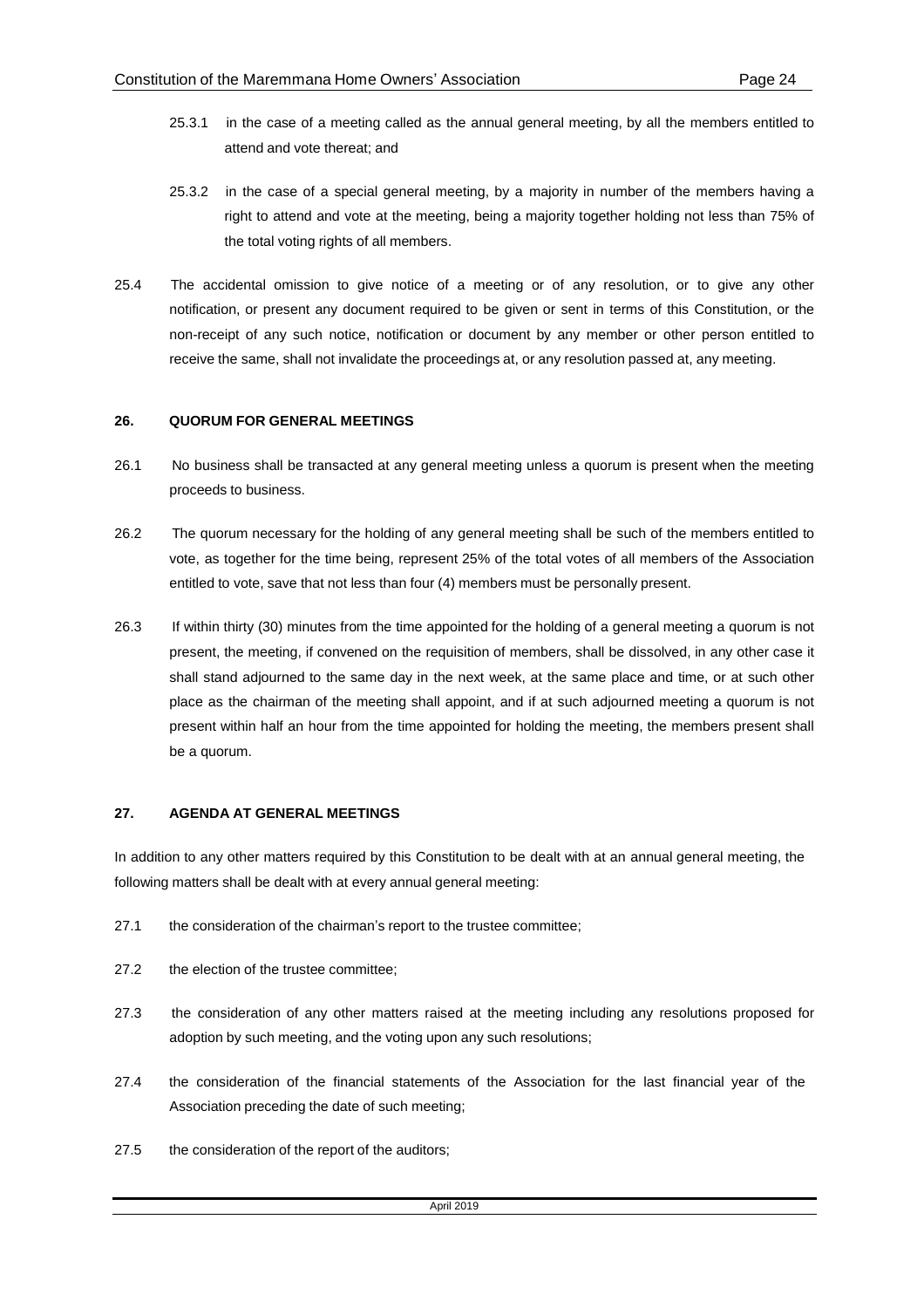- 27.6 the consideration and approval of the budget and the total levy (as referred to in clause 13) for the calendar year during which such annual general meeting takes place;
- 27.7 the consideration and fixing of the remuneration of the auditors for the financial year of the Association preceding the annual general meeting;
- 27.8 the approval of the appointment of the auditors proposed for the year following the annual general meeting.

#### **28. PROCEDURE AT GENERAL MEETINGS**

- 28.1 The chairman shall preside as such at all general meetings provided that should he not be present within 15 minutes after the time appointed for the holding thereof, then the vice-chairman, shall act as chairman at such meeting provided further that should the vice-chairman not be present within 15 minutes of the time appointed for the holding of such meeting, then the members present at such meeting entitled to vote shall vote to appoint a chairman for the meeting who shall thereupon exercise all the powers and duties of the chairman in relation to such meeting.
- 28.2 The chairman may, with the consent of any general meeting at which a quorum is present (and if so directed by the meeting) adjourn a meeting from time to time and from place to place, but no business shall be transacted at any adjourned meeting other than the business which might have been transacted at the meeting from which the adjournment took place.
- 28.3 Whenever a meeting is adjourned for ten (10) days or more, notice of the adjourned meeting shall be given in the same manner as of an original meeting. Save as aforesaid, the members shall not be entitled to any notice of adjournment, or of the business to be transacted at an adjourned meeting.
- 28.4 Except as otherwise set forth in this Constitution, all general meetings shall be conducted in accordance with generally accepted practice.

#### **29. PROXIES FOR GENERAL MEETINGS**

- 29.1 A member may be represented at a general meeting by a proxy who need not be a member of the Association. The instrument appointing a proxy shall be in writing signed by the member concerned or his duly authorised agent in writing, but need not be in any particular form provided that where a member is more than one person, any one of those persons may sign the instrument appointing a proxy on such member's behalf, where a member is a company, the same may be signed by the chairman of the board of directors of the company or by its secretary, and where an association of persons, or a body corporate, by the chairman thereof.
- 29.2 The instrument appointing a proxy and the power of attorney or other authority (if any) under which it is signed, or a certified copy thereof shall be deposited at the office at any time before the time appointed for the commencement of the meeting, or adjourned meeting, at which the person named in the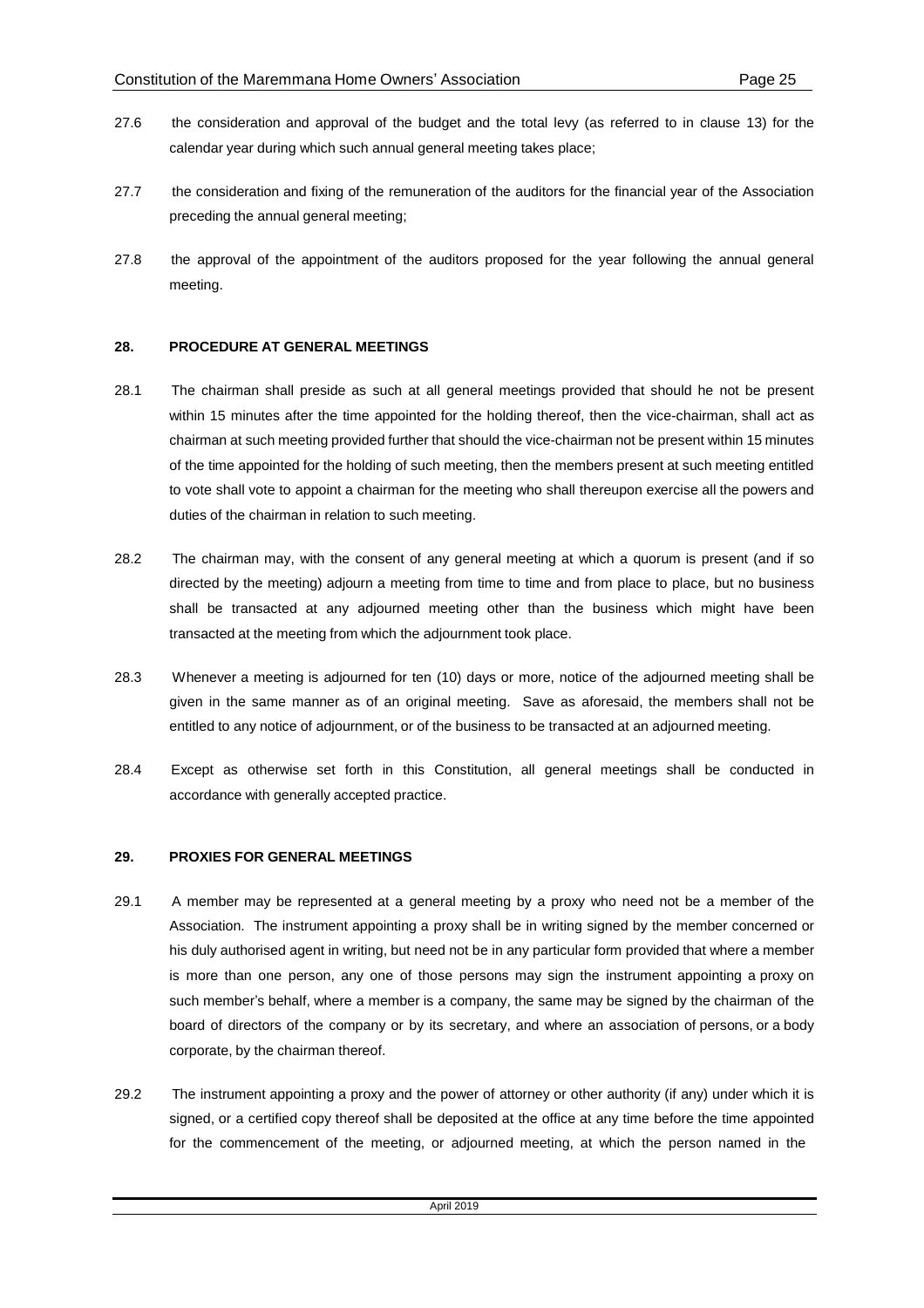instrument is proposed to vote. No instrument appointing a proxy shall be valid after the expiration of twelve (12) months from the date of its execution.

29.3 A vote given in accordance with the terms of an instrument of proxy shall be valid notwithstanding the previous death of the principal or revocation of the proxy, provided that no intimation in writing of the death or revocation shall have been received by the trustee committee at least one hour before the time fixed for the holding of the meeting.

## **30. VOTING AT GENERAL MEETINGS**

- 30.1 At every general meeting, each member in person or by proxy and entitled to vote shall have one vote for each portion registered in his name, provided that if a portion is registered in more than one person's name then they shall jointly have one vote.
- 30.2 Save as expressly provided for in this Constitution, no person other than a member duly registered, and who shall have paid every levy and other amount (if any), which shall be due and payable to the Association in respect of or arising out of the membership of such member, and who is not under suspension, shall be entitled to be present or to vote on any question, either personally or by proxy, at any general meeting.
- 30.3 At any general meeting a resolution, put to the vote of the meeting, shall be decided on a show of hands, unless, either prior to, or on the declaration by the chairman of the result of the show of hands, a poll is demanded by any member entitled to vote at such meeting.
- 30.4 Notwithstanding the provisions of clause 30.3 above, voting on the election of a chairman of a general meeting (if necessary) or on any question of adjournment, shall be decided on a show of hands by a majority of the members present in person or by proxy, and entitled to vote, unless a poll is (before or on the declaration of the result of the show of hands) demanded by the chairman or any of the members in terms of clause 30.5 below.
- 30.5 When a poll is demanded regard shall be had, in computing the majority on the poll, to the number of votes cast for and against the resolution.
- 30.6 Every resolution and every amendment of a resolution proposed for adoption by a general meeting shall be seconded at the meeting and, if not seconded, shall be deemed not to have been proposed.
- 30.7 An ordinary resolution (that is a resolution other than a special resolution) or the amendment of an ordinary resolution, shall be carried on a simple majority of all the votes cast thereon, and an abstention shall not be counted as a vote for or against the resolution in question. In the case of an equality of votes, whether on a show of hands or on a poll, the chairman of the general meeting shall be entitled to a casting vote in addition to his deliberative vote.
- 30.8 Unless any member present in person or by proxy at a general meeting shall before closure of the meeting have objected to any declaration made by the chairman of the meeting as to the result of any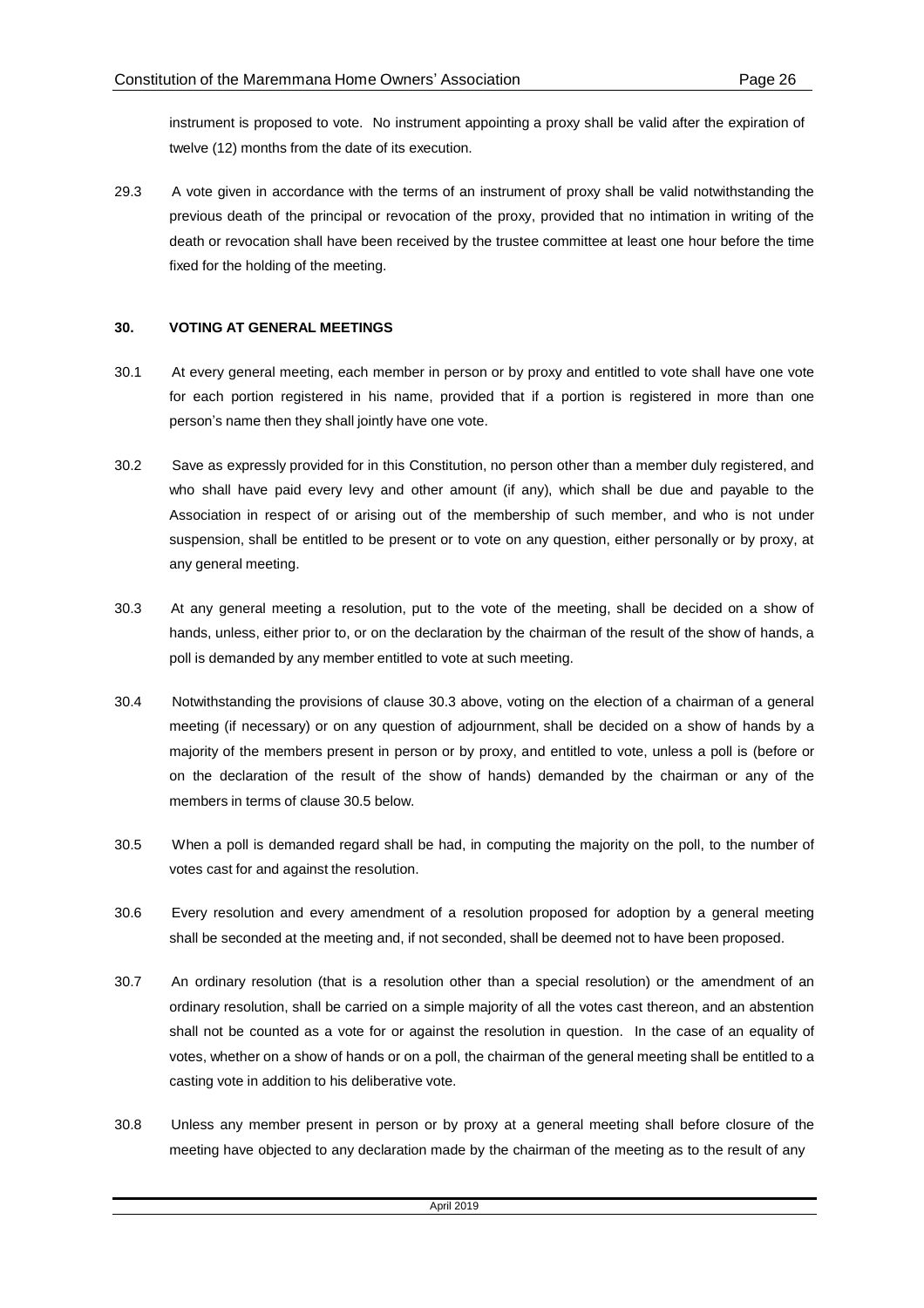voting at the meeting, whether by show of hands or by poll, or to the propriety of validity of the procedure at such meeting, such declaration by the chairman shall be deemed to be a true and correct statement of the voting, and the meeting shall in all respects be deemed to have been properly and validly constituted and conducted, and an entry in the minutes to the effect that any motion has been carried or lost, with or without a record of the number of votes recorded in favour of or against such motion, shall be conclusive evidence of the vote so recorded if such entry conforms with the declaration made by the chairman of the meeting as to the result of any voting at the meeting.

## **31. SPECIAL RESOLUTION**

- 31.1 A resolution by the Association shall be a special resolution if at a general meeting of which not less than twenty one (21) clear days' notice has been given specifying the intention to propose the resolution as a special resolution, the terms and effect of the resolution and the reasons for it and at which members holding in aggregate not less than 25% of the total votes of all the members entitled to vote thereat, are present in person or by proxy, the resolution has been passed, on a show of hands, by not less than 75% of the number of members of the Association entitled to vote on a show of hands at the meeting who are present in person or by proxy or, where a poll has been demanded, by not less than 75% of the total votes to which the members present in person or by proxy are entitled.
- 31.2 If less than 25% of the total votes of all the members entitled to attend the meeting and to vote thereat are present or represented at a meeting called for the purpose of passing a special resolution, the meeting shall stand adjourned to a date not earlier than fourteen (14) days and not later than thirty (30) days after the date of the meeting and the provisions of clause 28.3 shall apply in respect of such adjournment.
- 31.3 At the adjourned meeting, the members who are present in person or by proxy and are entitled to vote may deal with the business for which the original meeting was convened and a resolution passed by not less than 75% of such members shall be deemed to be a special resolution even if less than 25% of the total votes are represented at such adjourned meeting.

## **32. MINUTES OF GENERAL MEETINGS**

- 32.1 The trustees shall ensure that minutes are taken of every general meeting, although not necessarily verbatim, which minutes shall be reduced to writing without undue delay after the meeting will have closed and shall then be certified correct by the chairman of the meeting. All minutes of general meetings shall after certification as aforesaid be placed in a minute book to be kept in perpetuity. The minute book shall be open for inspection at all reasonable times by a trustee, the auditors, and the members.
- 32.2 All competent resolutions recorded in the minutes of any general meeting shall be valid and of full force and effect as therein recorded with effect from the passing of such resolutions, and until varied or rescinded, but no resolution or purported resolution of the members shall be of any force or effect, or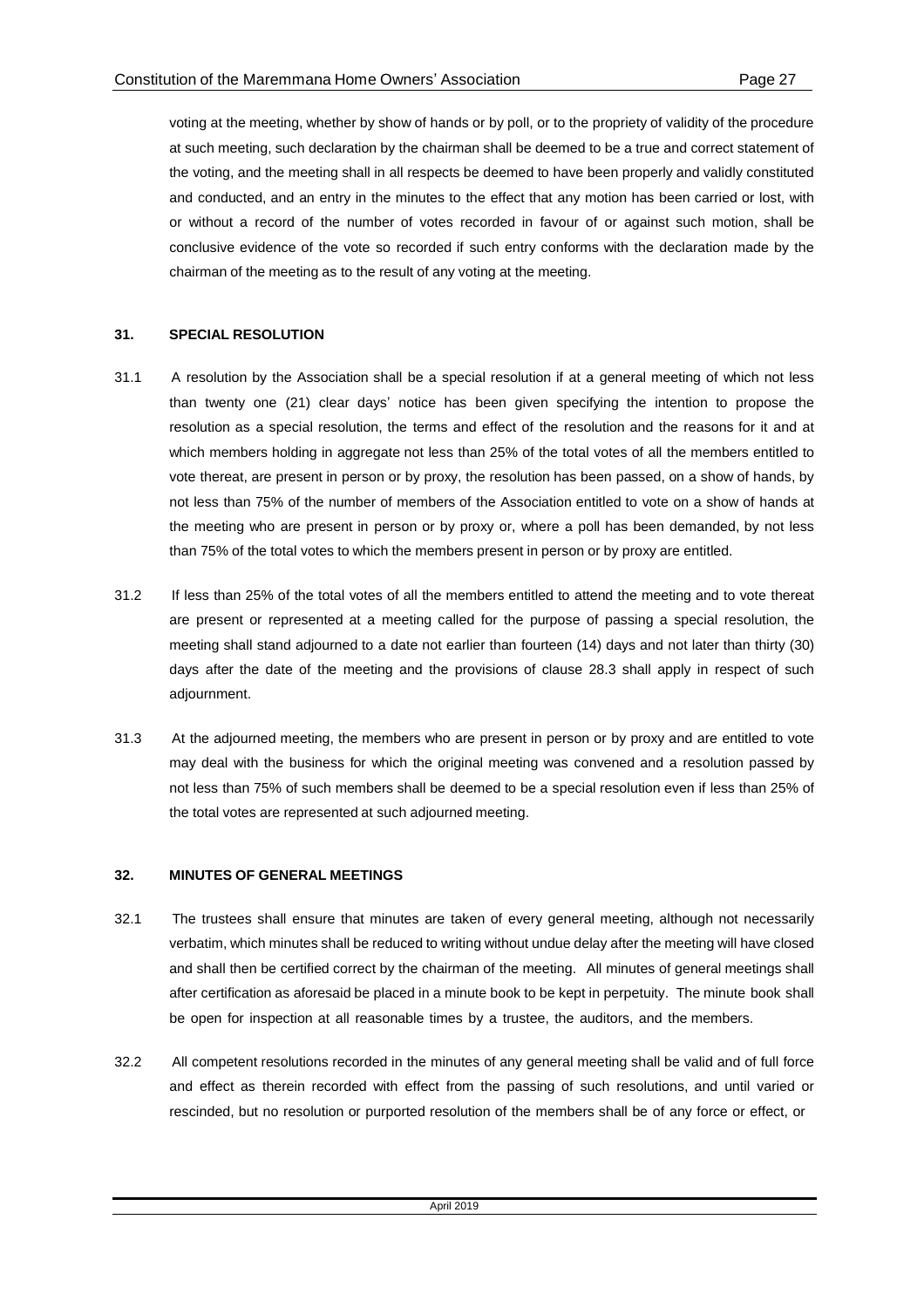shall be binding upon the members or any of the trustees unless such resolution is competent within the powers of the members.

## **33. MANAGING AGENT AND OTHER PROFESSIONAL OFFICERS**

- 33.1 The trustee committee shall be entitled to appoint a managing agent from time to time to control, manage and administer the development and to exercise such power and duties as may be entrusted to the managing agent, including the power to collect levies.
- 33.2 The Developer shall be entitled to appoint such a managing agent for the first twelve (12) months of the development period.
- 33.3 Save as specifically provided otherwise in this Constitution, the trustee committee shall at all times have the rights to engage on behalf of the Association, the services of accountants, auditors, attorneys, advocates, architects, engineers, any other professional person or firm and/or any other employee/s whatsoever, for any reasons thought necessary by the trustee committee and on such terms as the trustee committee shall decide.

## **34. ACCOUNTS OF THE ASSOCIATION**

- 34.1 The trustee committee shall cause proper books of account and records to be kept so as fairly to explain the transactions and financial position of the Association including:
	- 34.1.1 a record of the assets and liabilities of the Association;
	- 34.1.2 a record of all sums of money received and expended by the Association and the matters in respect of which such receipt and expenditure occur;
	- 34.1.3 a register of members showing in each case their addresses;
	- 34.1.4 individual ledger accounts in respect of each member.
- 34.2 On the application of any member the trustee committee shall make all or any of the books of account and records available for inspection by such member.
- 34.3 The trustee committee shall cause all books of account and records to be retained for a period of 6 (six) years after completion of the transactions, acts or operations to which they relate.
- 34.4 At each annual general meeting the trustee committee shall lay before the Association, the financial statements for the immediately preceding financial year of the Association, or in the case of the first account, for the period since the establishment of the Association. The financial statements shall be drawn up in accordance with generally accepted accounting practise and shall be accompanied by such additional reports as may be necessary at the discretion of the trustee committee. There shall be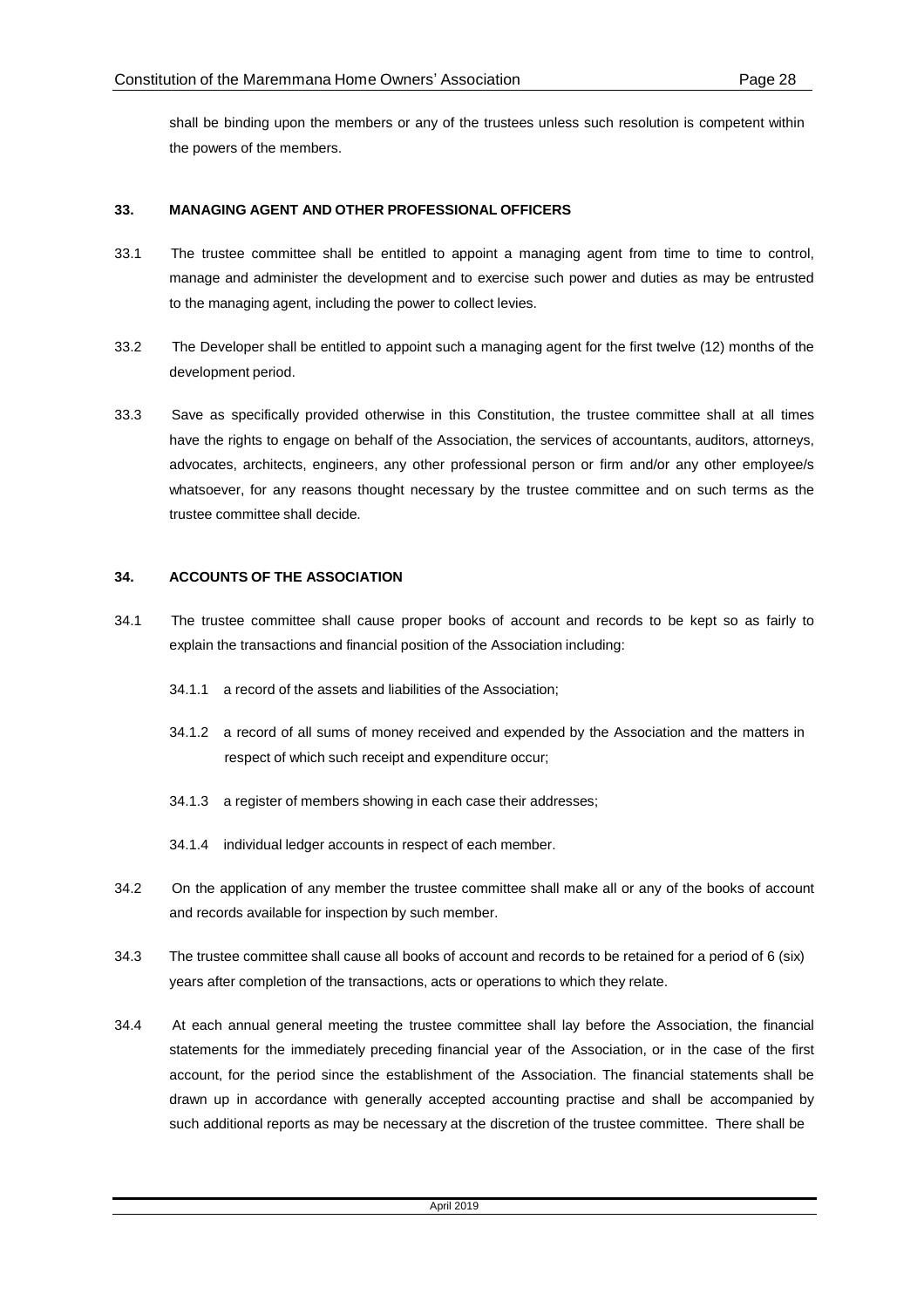attached to the notice sent to members convening each annual general meeting, copies of such financial statements and reports.

34.5 The trustee committee shall further cause to be prepared and shall lay before every annual general meeting a report signed by the chairman reviewing the affairs of the Association during the past year.

## **35. DEPOSIT AND INVESTMENT OF FUNDS**

- 35.1 The trustee committee shall cause all moneys received by the Association to be deposited to the credit of an account or accounts with a registered commercial bank in the name of the Association. Subject to any direction given or restriction imposed by the members at a general meeting of the Association, such moneys shall only be withdrawn for the purpose of payment of the expenses of the Association or investment.
- 35.2 Any funds not immediately required for disbursements may be invested in a savings or similar account with any financial institution or any other registered deposit receiving institution approved by the trustee committee from time to time.
- 35.3 Interest on moneys invested shall be used by the Association for any lawful purpose in the interest of the Association.

## **36. AUDIT**

- 36.1 At every annual general meeting, the members shall appoint an auditor to hold office until the conclusion of the next annual general meeting.
- 36.2 Once at least in every year, the accounts of the Association shall be examined and the correctness of the financial statements ascertained by the auditors.
- 36.3 The duties of the auditors shall be regulated in accordance with general practise and applicable professional standards.

## **37. DOMICILIUM CITANDI ET EXECUTANDI OF MEMBERS**

The *domicilium citandi et executandi* of each member shall be the street address of his portion in the development. A member may by notice in writing to the trustee committee at the office, change his *domicilium citandi et executandi*, provided that his new address shall be situate within the Republic of South Africa and shall not be a post office box or *poste restante* and provided that the new address shall not be effective until fourteen (14) days after receipt of such notification by the trustee committee.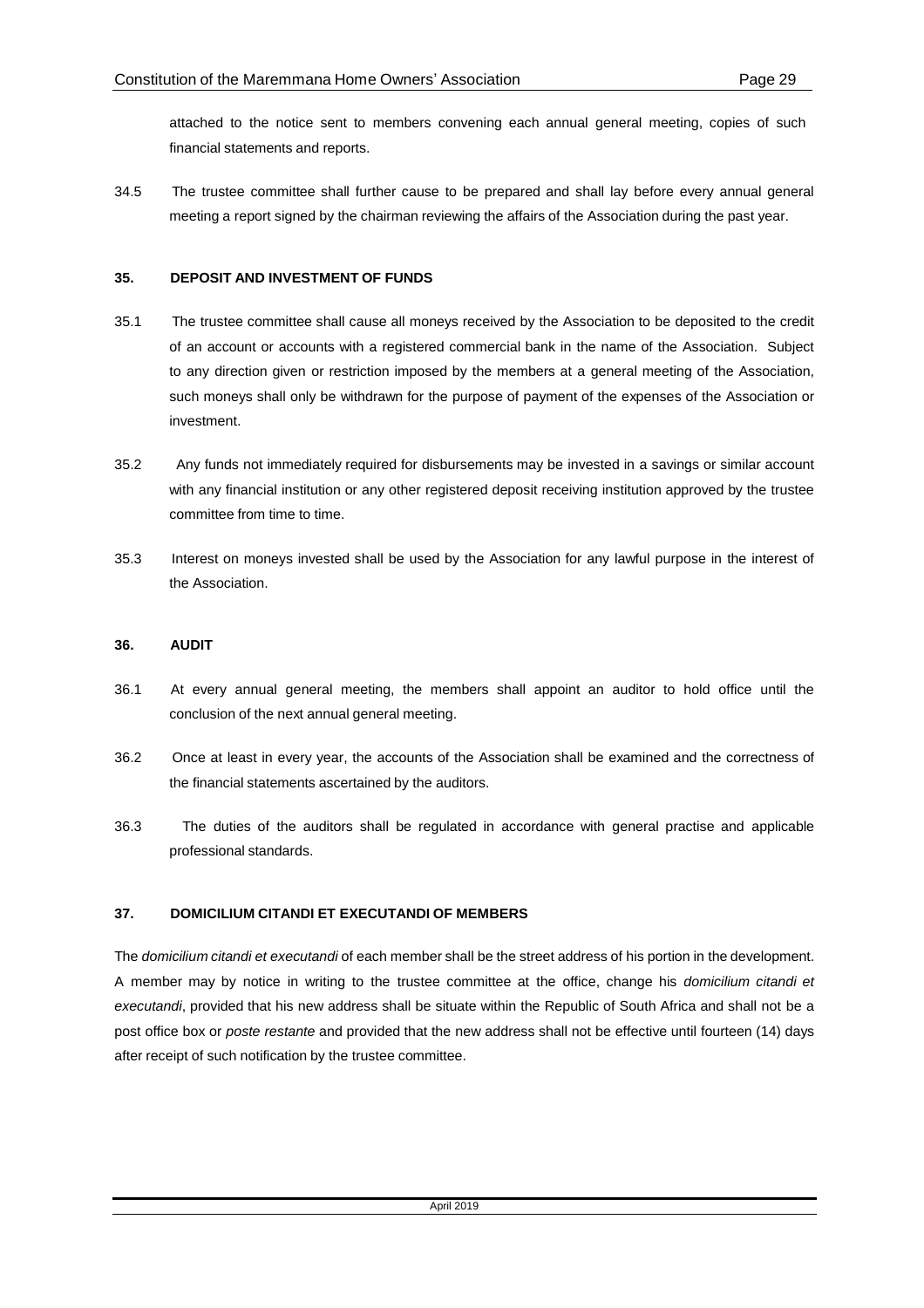#### **38. SERVICE OF NOTICES**

- 38.1 A notice in terms of this Constitution shall be in writing and shall be given or served by the Association upon any member, either personally or by post in a prepaid registered letter properly addressed to the member at his *domicilium citandi et executandi*.
- 38.2 Any notice by post shall be deemed to have been served at the time when the letter containing the same was posted, and in proving the giving of the notice by post, it shall be sufficient to prove that the letter, containing the notice, was properly addressed and posted.
- 38.3 The accidental omission to give notice of a meeting to, or the non-receipt of notice of a meeting by, any person entitled to receive notice shall not invalidate the proceedings of that meeting.
- 38.4 Notwithstanding the provisions of clause 38.1, it shall be competent to give any notice to a member by e-mail or telefax where the member has advised the trustee committee in writing of his e-mail address or telefax number. Notice shall be deemed to have been properly served on the date of disposal thereof to the member's elected e-mail address or telefax number.

#### **39. INDEMNITY OF THE TRUSTEES**

- 39.1 All trustees shall be indemnified out of the funds of the Association against any liabilities bona fide incurred by them in their respective said capacities and in the case of a trustee, in his capacity as chairman or vice-chairman, whether defending any proceedings, civil, criminal or otherwise, in which relief is granted to any such person/s by the court.
- 39.2 Every trustee, every servant, agent and employee of the Association, shall be indemnified by the Association against (and it shall be the duty of the trustee committee out of the funds of the Association to pay) all costs, losses and expenses (including travelling expenses) which such person or persons may incur or become liable for by reason of any contract entered into, or any act or deed done, by such person or persons in the discharge of any of their respective duties, including in the case of a trustee, his duties as chairman or vice-chairman. Without prejudice to the generality of the above, the Association shall specifically indemnify every such person against all losses of whatsoever nature incurred arising out of any bona fide act, deed or letter done or written by such person jointly or severally in connection with the discharge of his duties, provided that any such act, deed or letter has been done or written in good faith.
- 39.3 A trustee shall not be liable for the acts, receipts, neglects or defaults of the auditors or of any of the other trustees, whether in their capacities as trustees or as chairman or vice-chairman, or for any loss or expense sustained or incurred by the Association through the insufficiency or deficiency of title to any property acquired by the trustee committee for or on behalf of the Association, or for the insufficiency or deficiency of any security in or upon which any of the monies of the Association shall be invested, or for any loss or damage arising from the insolvency or tortuous act of any person with whom any monies, securities or effects shall be deposited, or for any loss or damage occasioned by any error of judgment or oversight on his part, or for any other loss, damage or misfortune whatever which shall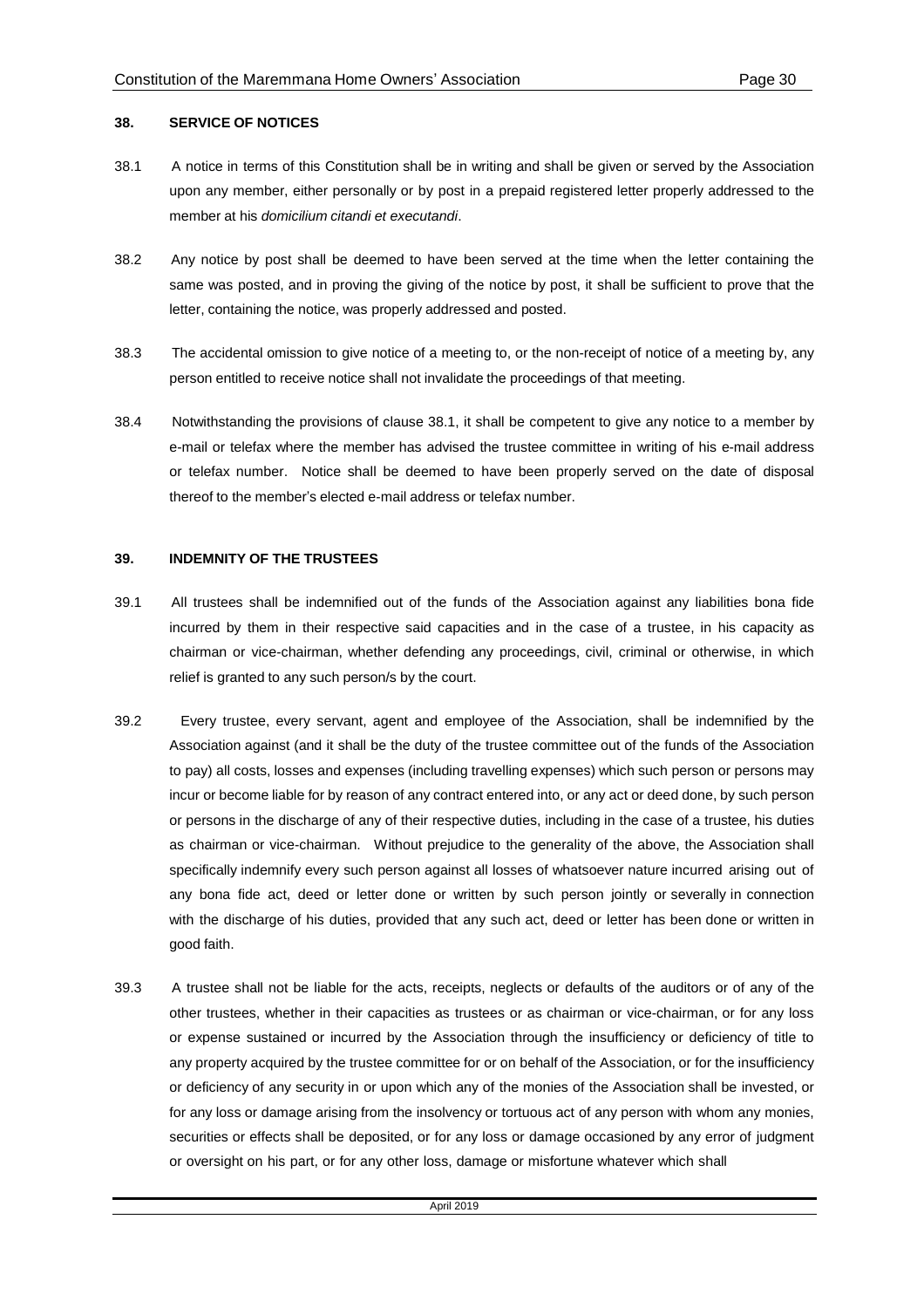happen in the execution of any of the duties of his office/s or in relation thereto, unless the same shall happen through lack of bona fides or breach of duty or breach of trust.

#### **40. DEFAMATION PRIVILEGE**

Every member of the Association and every trustee shall be deemed by virtue of his membership or, as the case may be, his holding office as a trustee, to have waived as against every other member, the chairman, vicechairman and every other trustee, and everybody else engaged to perform the function or duty on behalf of or for the benefit of the Association, or the trustees, or any sub-committee, all claims and rights of action which such member or trustee might otherwise have had in law arising as a result of any statement, report, complaint or notice of or concerning such member or trustee, or any reference to such member or trustee, made at any meeting of trustees, or otherwise in the performance or exercise of any right, function, duty, power or trust, within the ambit of this Constitution, being a statement, report, complaint, notice or reference defamatory to such member or trustee, or otherwise injurious to the dignity, reputation, business or financial interest of such member or trustee, whether such statement be true or false.

#### **41. ARBITRATION**

- 41.1 Any dispute, question or difference arising at any time between members or between members and trustees out of or in regard to:
	- 41.1.1 any matters arising out of this Constitution; or
	- 41.1.2 the rights and duties of any of the parties mentioned in this Constitution; or
	- 41.1.3 the interpretation of this Constitution;

shall be submitted to and decided by arbitration on notice given by any party to the other parties who are interested in the matter in question.

- 41.2 Arbitration shall be held in Cape Town informally and otherwise upon the provisions of the Arbitration Act No 42 of 1965 (as amended or replaced from time to time) it being intended that if possible it shall be held and concluded within twenty one (21) business days after it has been demanded.
- 41.3 Save as otherwise specifically provided herein, the Arbitrator shall be, if the question in dispute is:
	- 41.3.1 primarily an accounting matter an independent accountant;
	- 41.3.2 primarily a legal matter a practising counsel or attorney of not less than 10 years standing;
	- 41.3.3 any other matter an independent and suitably qualified person appointed by the auditors;

as may be agreed upon between the parties to the dispute and, failing agreement, the arbitrator shall be appointed in terms of clause 41.4 below.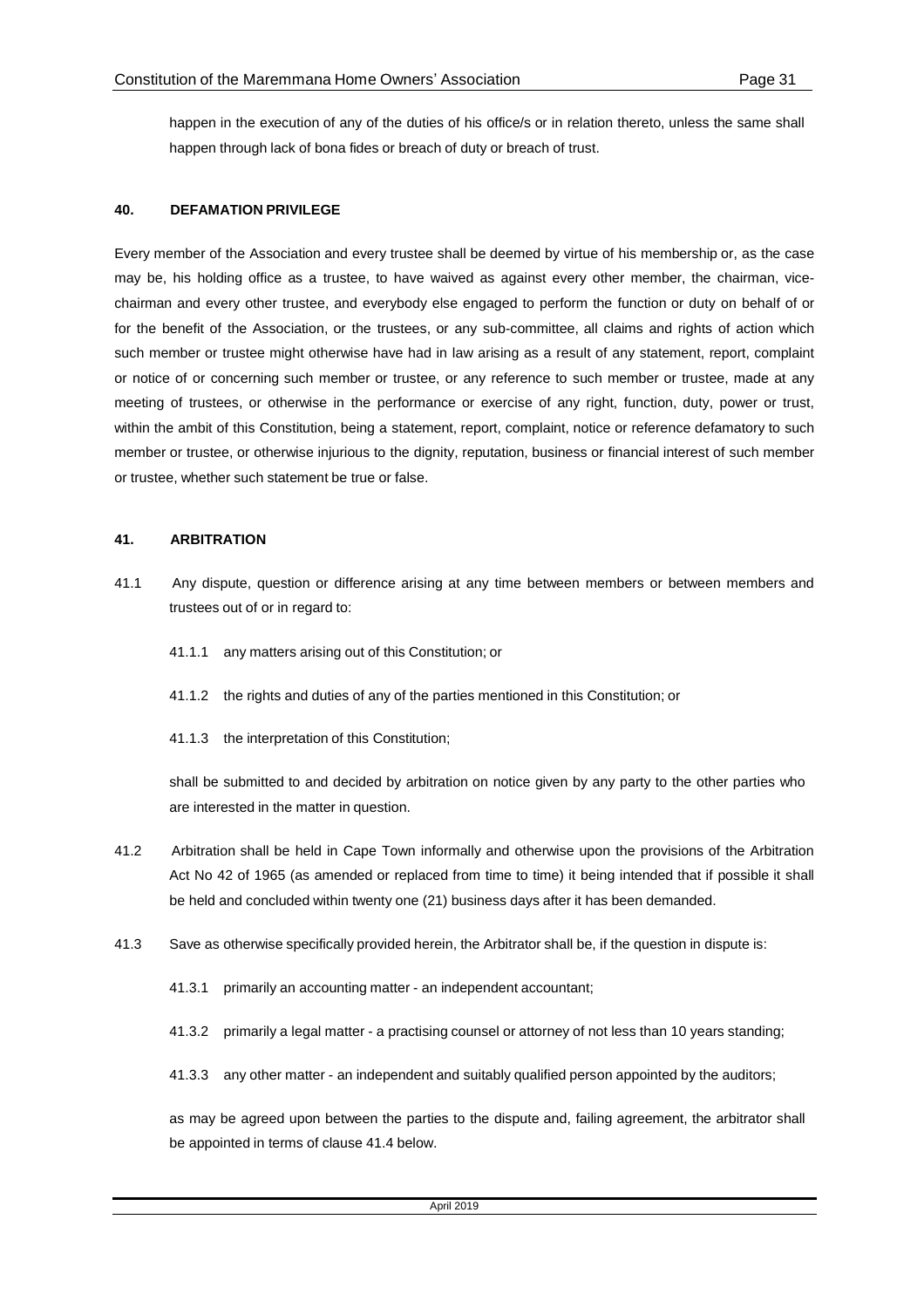- 41.4 If agreement cannot be reached on whether the question in dispute falls under clauses 41.3.1, 41.3.2 or 41.3.3 or upon a particular arbitrator in terms of clause41.3.3, within three (3) business days after the arbitration has been demanded, then:
	- 41.4.1 the President for the time being of the Law Society of the Cape of Good Hope or its successor/s shall determine whether the question in dispute falls under clauses 41.3.1, 41.3.2 or 41.3.3 above; or
	- 41.4.2 the President for the time being of the Law Society of the Cape of Good Hope shall nominate the arbitrator in terms of clause 41.3.3 within seven (7) business days after the parties have failed to agree so that the arbitration can be held and concluded as soon as possible within the twenty one (21) business days referred to in clause 41.2 above.
- 41.5 The arbitrator shall make his award within seven (7) days after completion of the arbitration and shall in giving his award have regard to the principles laid down in terms of this Constitution. The arbitrator may determine that the cost of the arbitration may be paid either by one or other of the disputing parties or by the Association as he in his sole discretion may deem fit.
- 41.6 The decision of the arbitrator shall be final and binding and may be made an order of the Cape Provincial Division of the High Court of South Africa or its successor/s upon the application of any party to the arbitration.
- 41.7 Notwithstanding anything to the contrary contained in clauses 41.1 to 41.6 inclusive, the trustees shall be entitled to institute legal proceedings on behalf of the Association by way of application, action or otherwise in any Court having jurisdiction for the purposes of restraining or interdicting breaches of any of these provisions.

#### **42. AMENDMENTS TO THE CONSTITUTION**

- 42.1 This Constitution, or any part thereof, shall not be repealed or amended save by a special resolution adopted at an annual general meeting or a general meeting of the members.
- 42.2 The Annexures to this Constitution shall not be repealed or amended save by way of the following resolutions:
	- 42.2.1 A trustees' resolution in respect of the Site Development Plan as contained in Annexure A.
	- 42.2.2 A special resolution in respect of the Conduct Rules as contained in Annexure B.
	- 42.2.3 A trustees' resolution in respect of the Architectural & Urban Design Controls as contained in Annexure C.
	- 4.2.2.4 A trustees' resolution in respect of the Building Contractor's Code of Conduct Agreement as contained in Annexure D.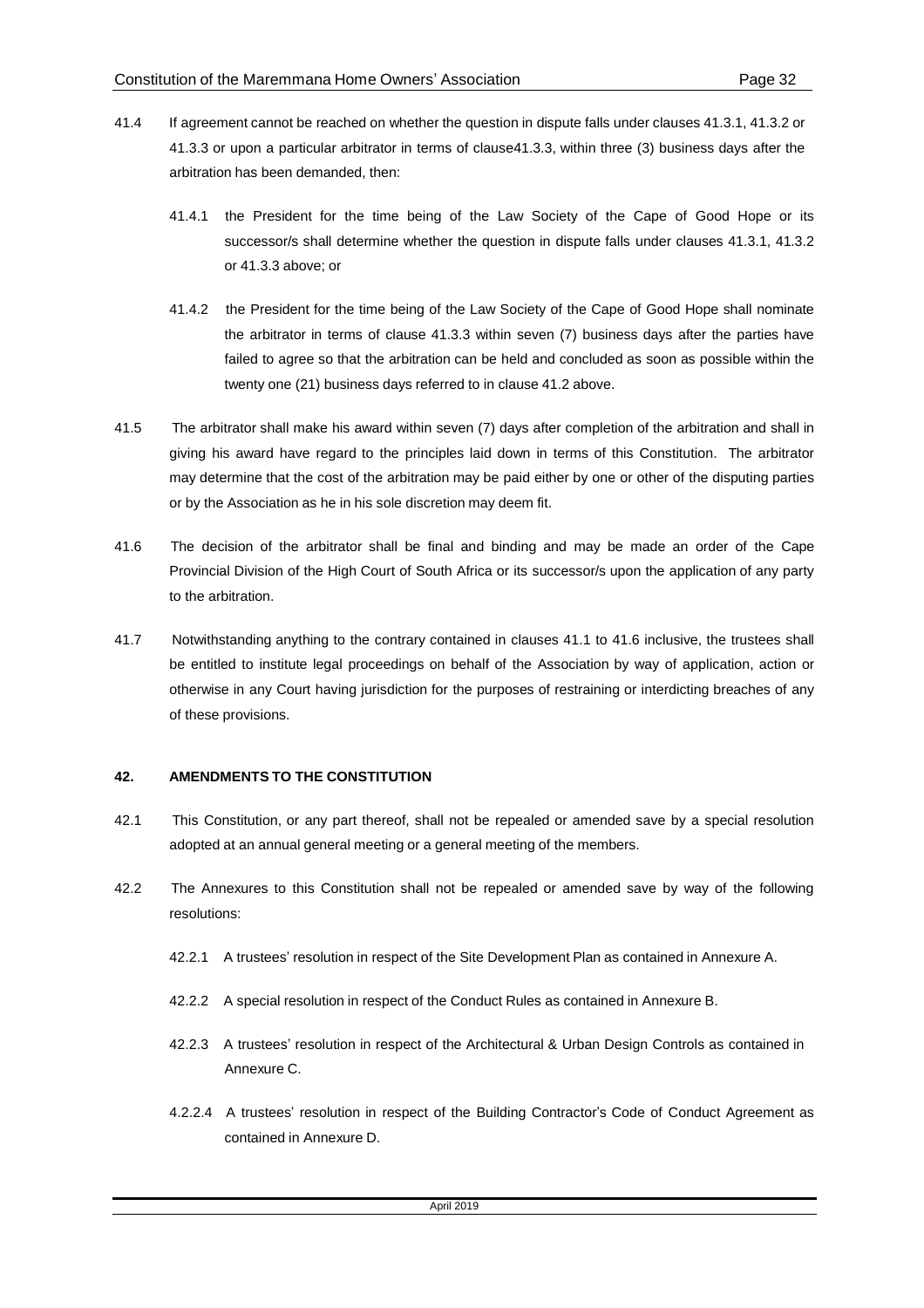#### **43. STATUS OF DEVELOPER**

- 43.1 Until such time as the completion of the development, the Developer shall be entitled:
	- 43.1.1 to nominate and appoint one (1) trustee to the trustees Committee;
	- 43.1.2 to a number of votes equal to the number of unsold portions at any time at any general meeting of members;
	- 43.1.3 to require that the trustee committee enforces the rights granted to it in terms of these presents against any member who in the opinion of the developer is not complying with his obligations as a member, and in particular, without restricting the generality of the aforegoing, has failed to maintain all buildings and other improvements on its portion by giving such member written notice in which his failure to comply with the particular provisions of these presents is detailed and calling upon him to remedy such failure within a prescribed period of not more than thirty (30) days, failing which, the developer shall be entitled at the sole cost of that member to carry out all such work as may be required to maintain such building and other improvements on the portion;
	- 43.1.4 to erect such signage, flagpoles, messages and/or other forms of notices or advertising on the development including the common areas, the private road area and or the exterior walls (if any) of the development, subject to the regulations and by-laws of the local authority pertaining to signage from time to time.
- 43.2 Until such time as the completion of the development, neither the trustee committee nor any member of the Association shall prevent or hinder in any way the developer from:
	- 43.2.1 gaining access to and egress from the development;
	- 43.2.2 continuing any building or services operations at the development; and / or
	- 43.2.3 marketing and selling any of its unsold portions, including the advertisement of the sale of such portion on the common areas and/or at the development.
- 43.3 Upon the completion of the scheme, the rights of the developer in terms of the provisions of this clause 43 shall immediately terminate ipso facto and no longer be of any force and effect.
- 43.4 In the event of a dispute as to whether or not the development has been completed as envisaged herein, the decision of the Association's architect shall be final and binding.